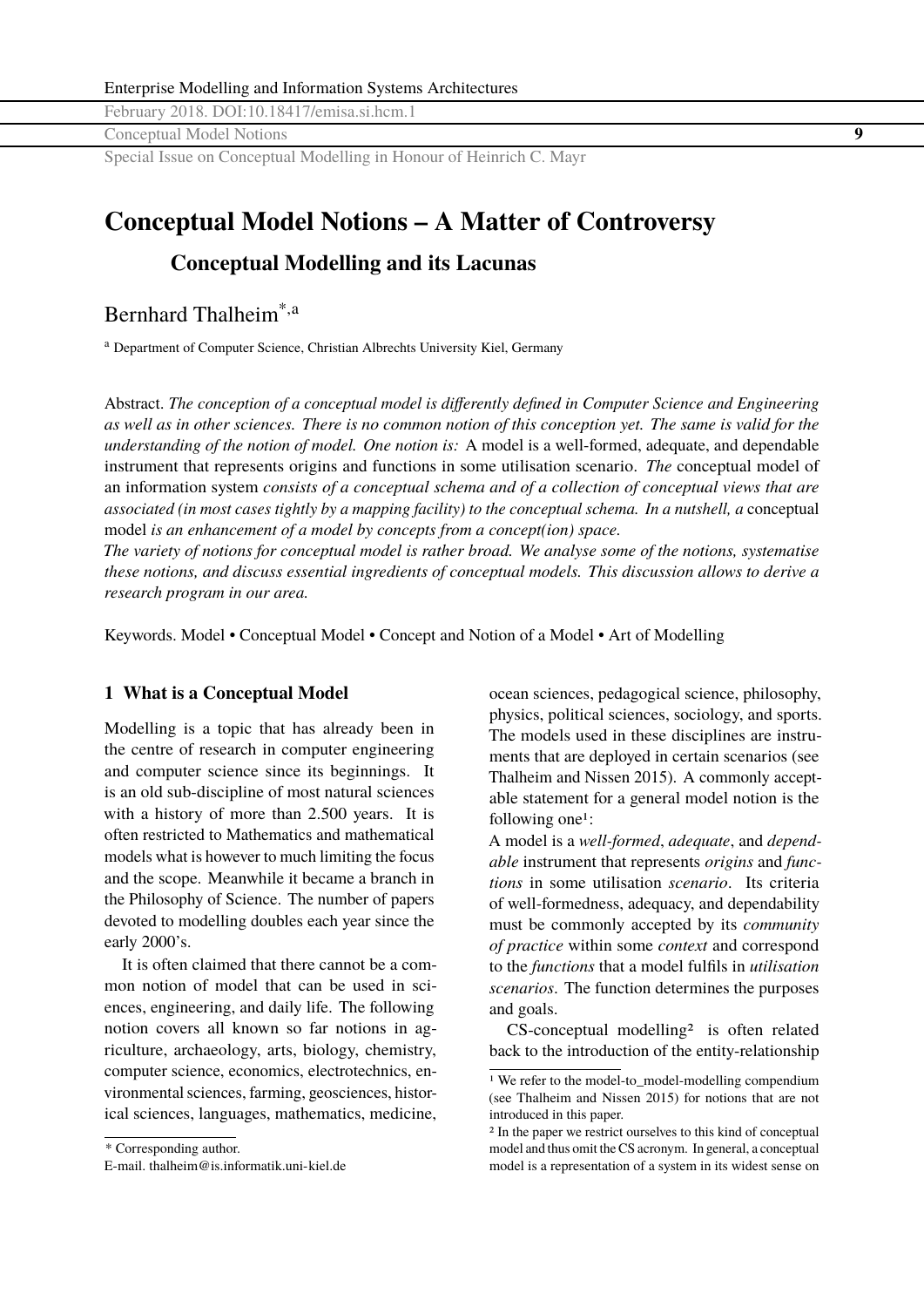**10** Bernhard Thalheim

Special Issue on Conceptual Modelling in Honour of Heinrich C. Mayr

model(ling language) for information systems development. It surprises nowadays that there is no commonly accepted notion of conceptual model yet. There have been several trials but none of them was sufficient and was able to cover the idea of the conceptual model.

The database and information systems research communities are extensively using the term "conceptual model"3. The notion of conceptual model still needs some clarification: what is a conceptual model and what not; which application scenario use which kind of conceptual model; is conceptual modelling only database modelling; do we need to have an understanding of modelling; is a conceptual database model only a reflection of a logical database model; is a conceptual model a model or not; etc. Let us illustrate the wide spread and understanding of conceptual models, the activity of conceptual modelling, and the modelling as a scientific and engineering process by some examples<sup>4,5</sup>:

*Reality and world description:* Conceptual modelling is the activity of formally describing some aspects of the physical and social world around us for purposes of understanding and communication. Such descriptions, often referred as conceptual schemata, require the adoption of a formal notation, a conceptual model in our terminology6. (see Mylopoulos [1992\)](#page-17-0)

*Community description :* Conceptual modelling is about describing the semantics of software applications at a high level of abstraction7.

Specifically, conceptual modellers (1) describe structure models in terms of entities, relationships, and constraints; (2) describe behaviour or functional models in terms of states, transitions among states, and actions performed in states and transitions; and (3) describe interactions and user interfaces in terms of messages sent and received and information exchanged. In their typical usage, conceptual-model diagrams are high-level abstractions that enable clients and analysts to understand one another, enable analysts to communicate successfully with application programmers, and in some cases automatically generate (parts of) the software application. (see ER community [2017\)](#page-16-0)

*Conceptual database modelling:* A data model is a collection of concepts that can be used to describe a set of data and operations to manipulate the data. When a data model describes a set of concepts from a given reality, we call it a conceptual model. (see Batini et al. [1992;](#page-16-0) Elmasri and Navathe [2000](#page-16-0)8)

*Instance-integrating conceptual modelling:* A conceptual model consists of a conceptual schema

8 Another version is the following one: The conceptual level has a conceptual schema, which describes the structure of the whole database for a community of users. A conceptual schema hides the details of physical storage structures and concentrates on describing entities, data types, relationships, user operations, and constraints. A high-level data model or an implementation data model can be used at this level.

the basis of concept(ion)s that allow people to consciously act and being guided in certain situations of their systems.

<sup>3</sup> Facetted search for the term "conceptual model" in DBLP results in more than 5.000 hits for titles in papers (normal DBLP search also above 3.400 titles).

<sup>4</sup> The notion of conceptualisation, conceptual models, and concepts are far older than considered in computer science. The earliest contribution to models and conceptualisations we are aware of is pre-socratic philosophy.

<sup>5</sup> Wikiquote (see Wikiquote [2017\)](#page-18-0) lists almost 40 notions. We add our list to this list.

<sup>6</sup> And continuing: These terms are introduced by analogy to data models and database schemata. The reader may want to think of data models as special conceptual models where the intended matter consists of data structures and associated operations.

<sup>7</sup> Some research challenges in conceptual modelling: Provide the right set of modelling constructs at the right level of abstraction to enable successfully communication among clients, analysts, and application programmers. Formalize conceptual-modelling abstractions so that they retain their ease-of-communication property and yet are able to (partially or even fully) generate functioning application software. Make conceptual modelling serve as analysis and development tools for exotic applications such as: modelling the computational features of DNA-level life to improve human genome understanding, annotating text conceptually in order to superimpose a web of knowledge over document collections, leveraging conceptual models to integrate data (virtually or actually) providing users with a unified view of a collection of data, extending conceptual-modelling to support geometric and spatial modelling, and managing the evolution and migration information systems. Develop a theory of conceptual models and conceptual modelling and establish a formal foundation of conceptual modelling.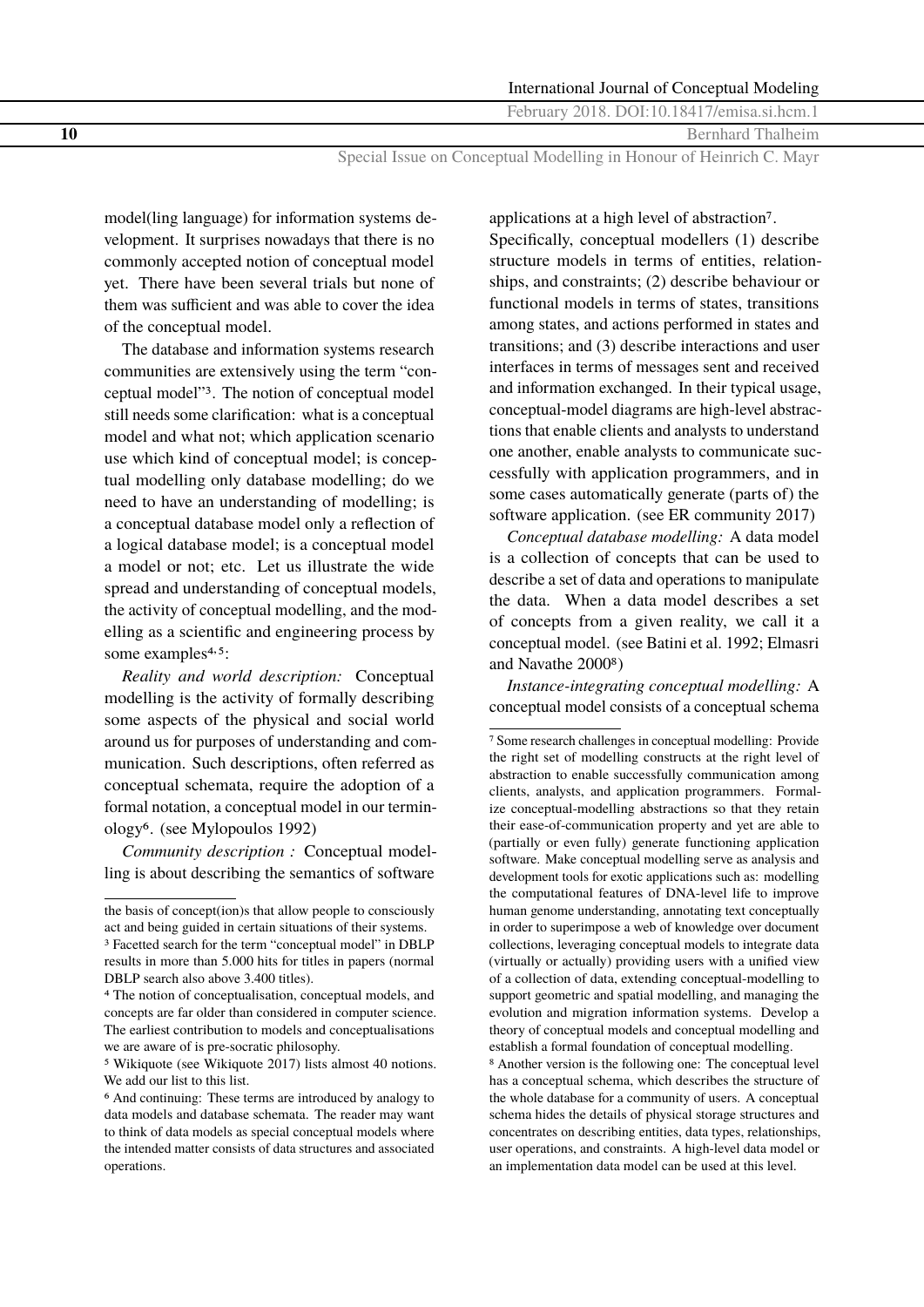Conceptual Model Notions **11**

Special Issue on Conceptual Modelling in Honour of Heinrich C. Mayr

and an information base. A conceptual schema provides a language for reasoning about an object system, and it specifies rules for the structure and the behaviour of the system. A description of a particular state is given in an information base, which is a set of type and attribute statements expressed in the language of the conceptual schema. (see Boman et al. [1997\)](#page-16-0)

*System-representation models:* A conceptual model is a descriptive model of a system based on qualitative assumptions about its elements, their interrelationships, and system boundaries. (see Business dictionary [2017\)](#page-16-0)

*Representational models:* A conceptual model is a type of diagram which shows of a set of relationships between factors that are believed to impact or lead to a target condition; a diagram that defines theoretical entities, objects, or conditions of a system and the relationships between them. (see WordNet dictionary [2017\)](#page-18-0)

*Enterprise modelling and conceptual modelling:* A conceptual is a model which represents a conceptual understanding (i. e. conceptualisation) of some domain for a particular purpose. A model is an artefact acknowledged by the observer as representing some domain for a particular purpose. (see Bjeković [2017\)](#page-16-0)

*Holistic view:* In most cases, a model is also a conceptual model 9. (see Pastor [2016\)](#page-17-0)

*Conceptual models as a result of an activity:* We use the name of conceptual modelling for the activity that elicits and describes general knowledge a particular information system needs to know. The main objective of conceptual modeling is to obtain that description, which is called a conceptual schema. (see Olivé [2007\)](#page-17-0)

*Purpose-oriented modelling:* Conceptual modelling is about abstracting a model that is fit-forpurpose and by this we mean a model that is valid, credible, feasible and useful. (see Robinson [2010\)](#page-17-0)

*Documentation-oriented conceptual model:* A conceptual data model is a summary-level data model that is most often used on strategic data projects. It typically describes an entire enterprise. Due to its highly abstract nature, it may be referred to as a conceptual model. (see InfoAdvisors [2017\)](#page-17-0)

*Semiotics viewpoint:* Conceptual modelling is about describing syntax, and semantics (potentially also pragmatics) of software applications at a high level of abstraction. (see Embley and Thalheim [2011\)](#page-16-0)

*Documentation and understanding viewpoint:* A conceptual model of an application is the model of the application that the designers want users to understand. By using the application, talking with other users, and reading the documentation, users build a model in their minds of how to use the application. Hopefully, the model that users build in their minds is close to the one the designers intended. (see Johnson and Henderson [2013\)](#page-17-0)

*Conceptualisations of models:* Conceptual models are nothing else as models that incorporate concepts and conceptions which are denoted by names in a given name space. A concept space 10 consists of concepts (see Murphy [2001\)](#page-17-0) as basic elements, constructors for inductive construction of complex elements called conceptions, a number of relations among elements that satisfy a number of axioms, and functions defined on elements. (see Thalheim [2017\)](#page-17-0)

At the ER'2017 conference a special brainstorming and discussion session has been organised with the task to coin the notion of a conceptual model. It seems to be surprising that there is no commonly accepted notion of a conceptual model after more than 40 years of introduction of this concept into database research. One proposal of the brainstorming discussion was:

<sup>9</sup> The slides of the keynote talk state: A conceptual model is a simplification of a system built with an intended goal in mind.

An abstraction of a system to reason about it (either a physical system or a real or language-based system). A description of specification of a system and its environment for some purpose. One main conclusion that we can reach is that the distinction between "model" and "conceptual model" is not always as precise as it should be.

<sup>10</sup> We follow R.T. White (see Thalheim [2014;](#page-17-0) White [1994\)](#page-18-0) and distinguish between concepts, conceptual, conceptional, and conceptions.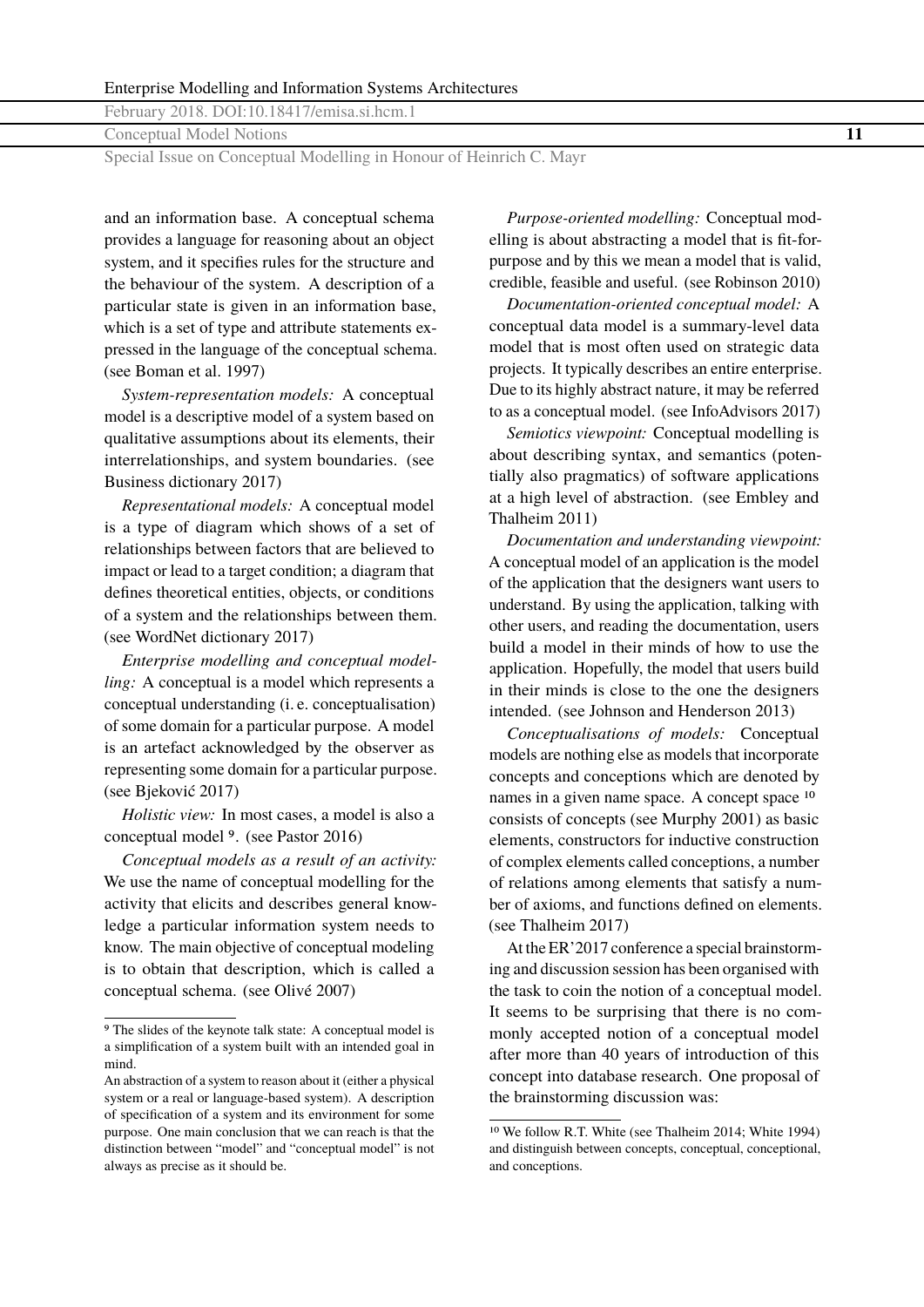**12** Bernhard Thalheim

Special Issue on Conceptual Modelling in Honour of Heinrich C. Mayr

*ER 2017 discussion proposal:* A conceptual model is a partial representation of a domain that can answer a question.

As for a model, the purpose dimension determines the quality characteristics and the properties of a model.

In a nutshell, a *conceptual model* is an enhancement of a model by concepts from a concept(ion) space. It is formulated in a language that allows well-structured formulations, is based on mental/perception/domain-situation models with their embedded concept(ion)s, and is oriented on a modelling matrix that is a common consensus within its community of practice.

We thus meet a good number of challenges, e.g. the following ones: is there any acceptable and general notion of conceptual model; do conceptual models really provide an added and sustainable value; what are the differences between conceptual models and models; what is a model; what means conceptualisation; how to support languagebased conceptual modelling; etc. This paper is oriented on these questions and tries to develop an answer to them. We restrict the investigation to conceptual models in computer science and computer engineering and thus do not consider conceptual modelling for product design, service design, other system's design, natural and social sciences. Physical conceptual models are also left out of scope.

## **2 Revisiting Conceptual Modelling**

### **2.1 State-Of-Art and State-Of-Needs**

Modelling offers the benefit of producing better and understandable systems. It is based on a higher level of abstraction compared to most programming languages. Whether a model must be formal is an open question. The best approach is to consider model suites (or ensembles) that consist of a coherent collection of models which are representing different points of view and attention. We observe a resurgence in domain specific approaches that are challenged by technical, organisational and especially language design problems.

UML is not the solution yet because UML Models are not executable but MDA needs them to be. The vast majority of UML models we have seen in industrial project are mere sketches and are informal and incomplete. They are not yet a viable basis for precise and executable models. Without precise models, no formal checking can take place. Therefore, these issues must be addressed either if modelling is well-accepted and gains significant presence in applications.

From the other side, the large body of knowledge on conceptual modelling in computer science is a results of hundreds of research papers over the last three-score years, although different names have been used for it. Modelling is often based on a finalised-model-of-the-real-world paradigm despite the constant change in applications. Model quality has already been considered in a dozen papers. Modelling literacy is rarely addressed in education. Models must however be reliable, refinable, and translatable artefacts in software processes.

Conceptual modelling is supported by a large variety of tools. e.g. (see Karagiannis et al. [2016\)](#page-17-0). However, few of them support executable models. Of that few, far fewer still are actually rewarding to use. Conceptual models are acknowledged as mediators in the software development process. However, they are used and then not evolving with the evolution of the software. Reuse, migration, adaptation, and integration of models is still a lacuna. The lack of robust, evolution-prone and convenient translators is one reason. An environment as a constituent part for modelling and translation into consistent, easy-to-use and -revise, seamless, and industry-quality tool is still on the agenda. Information and software systems become eco-systems. Modelling eco-systems are not properly addressed yet.

Models are also used for communication based on some injection of a name space, while the community of practice uses a wealth of terms and terminology, with which they express their nuances of viewpoints. So, we need a number of representation models beside the singleton graphical representation. At the same time, models must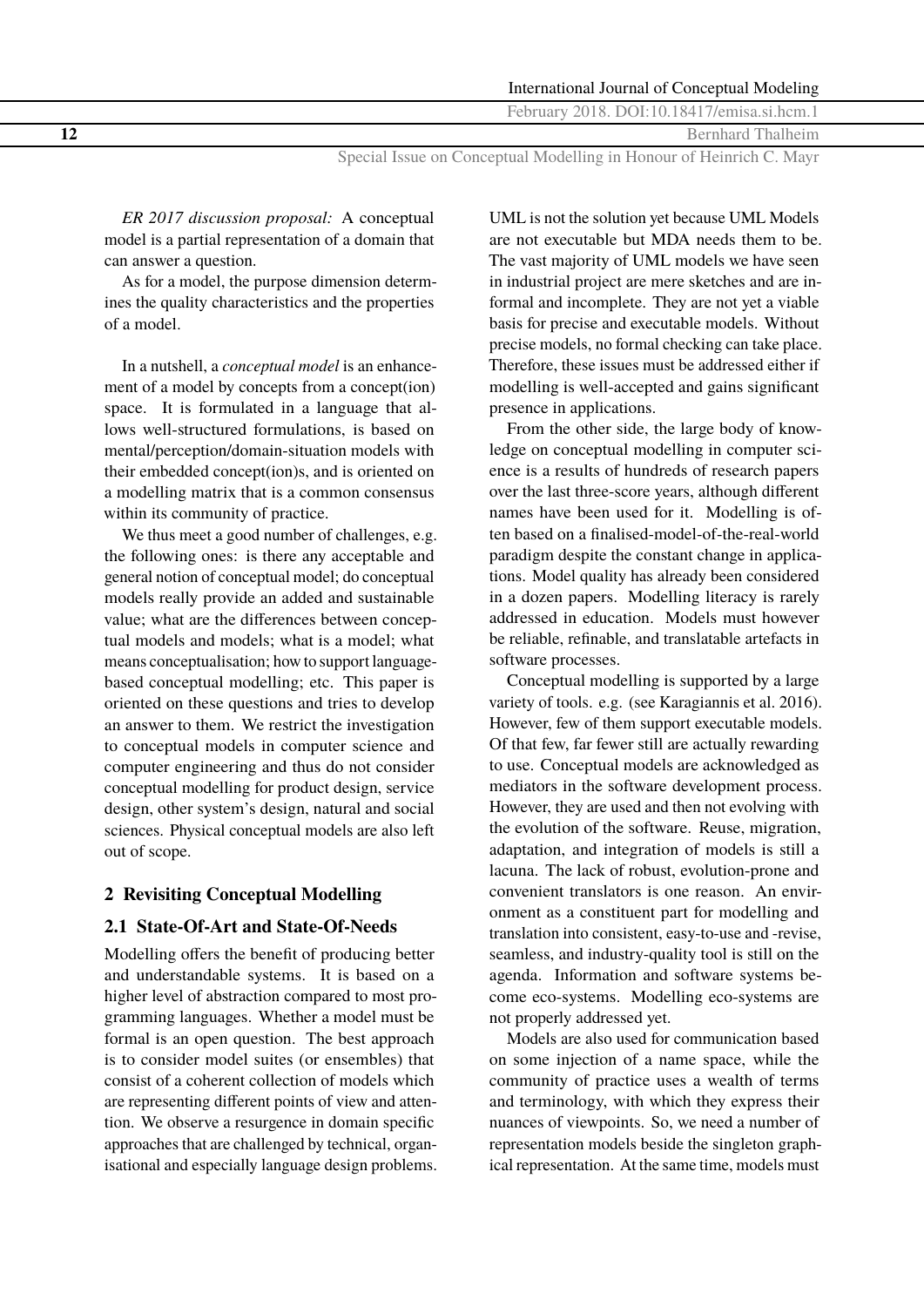Conceptual Model Notions **13**

Special Issue on Conceptual Modelling in Honour of Heinrich C. Mayr

be properly formal and based on rules strictly to be followed or else having the risk of making illogical statements. Thus, modelling must be based on methodologies.

### **2.2 Myths of (Conceptual) Modelling**

Modelling and especially conceptual modelling is not well understood yet and misinterpreted in a variety of ways. It has brought a good number of myths similar to those known for software development (see Ambler and Sadalage [2006\)](#page-16-0):

- 1. *Modelling is mainly for documentation*. The introduction of conceptual modelling for database systems has been motivated by a documentation scenario. A conclusion might be that modelling is a superfluous activity, especially in the case that documentation is not an issue.
- 2. *Modelling is finished with the use of the model and an initial phase*. Historic development of software started with requirements which were frozen afterwards and with modelling and specifications that were complete and became frozen before realisation begins.
- 3. *Modelling is only useful for heavyweight Vstyle software development*. Modelling and especially conceptual modelling is abandoned due to its burden and the discovery of the complexity of the software that is targeted.
- 4. *The collection of origins must be "frozen" before starting with modelling*. Models should be plastic and stable (one of the justification and thus dependability properties), i. e. the collection of origins to be modelled could change.
- 5. *The model is carved in stone and changes only from time to time if at all*. The realisation becomes 'alive' and thus meets continuous change requests. The model can have some faults, errors, misconceptions, misses etc. Extensions and additional services are common for systems. So, the model has to change as well.
- 6. *Modelling starts with selecting and accommodating a CASE tool*. Although CASE tools are useful, they impose their own philosophy, language, and treatment. Moreover, CASE tools

allow to become too detailed. Instead, conceptual modelling should allow to create the model that is simple as possible and as detailed as necessary.

- 7. *Conceptual modelling is a waste of time*. Developers are interested in quick success and have their own perception model in mind. It seems to be superfluous to model and better to focus solely on how to write the code.
- 8. *Conceptual data modelling is a primary concern*. Data- and structure-driven development without consideration of the usage of the data in applications results in 'optimal' or 'normalised' data structure models and bad database performance. One must keep in mind the usage of the data, i. e. use a co-design method, e.g. (see Thalheim [2000\)](#page-17-0).
- 9. *The community of practice has a common understanding how to conceptually model*. Modelling skills evolve over years and are based on modelling practice and experience. Further, conceptual models are based on a common domain-situation model that has to be shared within the community of practice. So, the perception models of modellers should match.
- 10. *Modelling is independent on the language*. Modelling cannot be performed in any language environment. Language matters, enables, restricts and biases (see Whorf [1980\)](#page-18-0).

Understanding these and other myths allows to better understand the modelling process and the models. One way to overcome them is the development of sophisticated and acknowledged frameworks. Model-centred development (see Mayr et al. [2017\)](#page-17-0) uses models as a kernel for the development of systems. Conceptual modelling is still taught as modelling in the small whereas modelling in the large is the real challenge.

## **2.3 Specifics of Notions**

Let us return to the list of notions given in Section [1.](#page-0-0) Each of these notions has its graces, biases, orientations, applicability, acceptability, and specifics.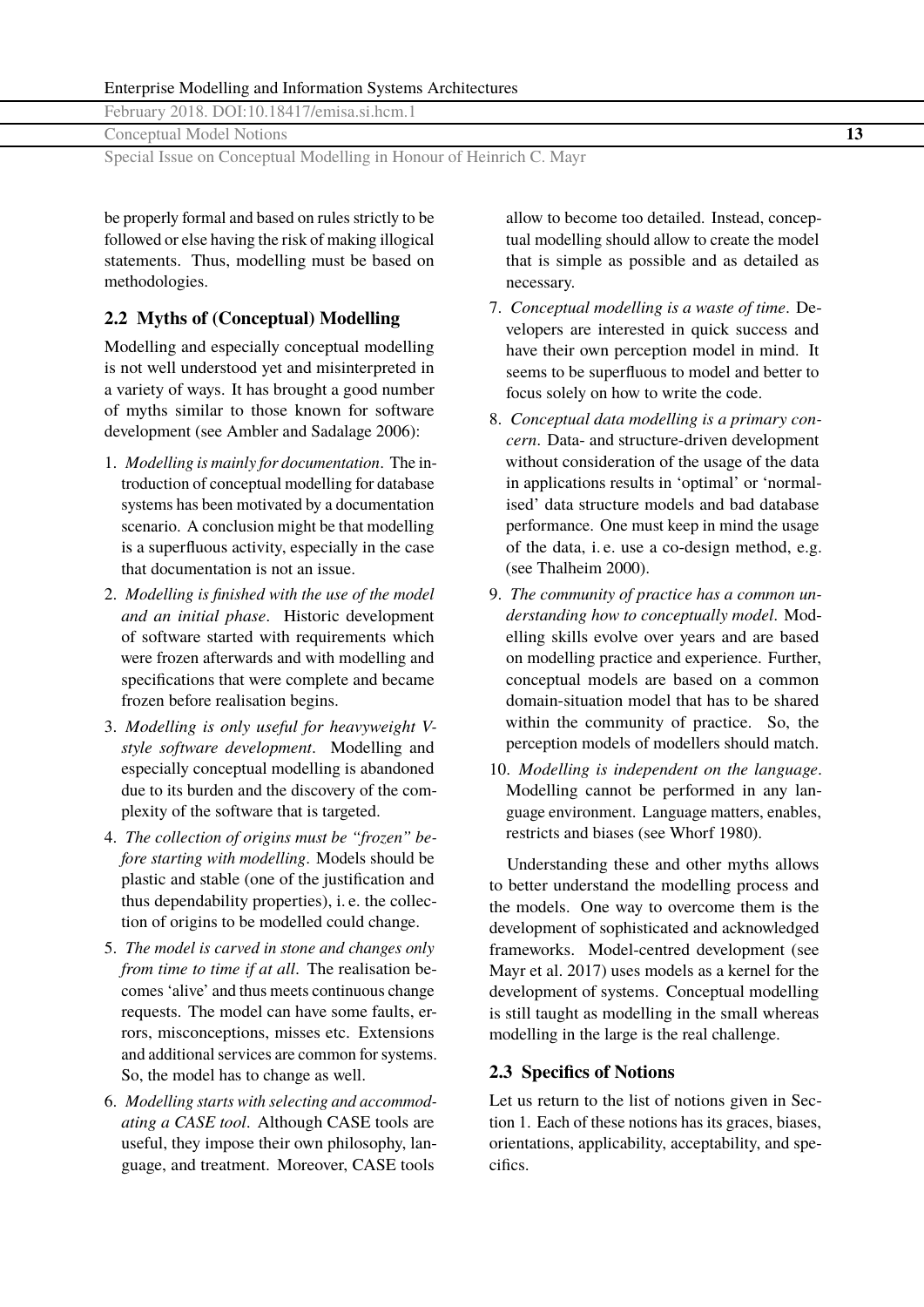**14** Bernhard Thalheim

Special Issue on Conceptual Modelling in Honour of Heinrich C. Mayr

- *Scopes of conceptual models* may vary from very general models to fine-grained models. General models allow to reason on system properties whereas fine-grained models serve as a blueprint for development.
- *Result-oriented viewpoint:* Conceptual models can be seen as the final result and documentation of an activity that follows a certain development strategy such as agile, extreme, waterfall etc. methodologies.
- *Communication viewpoint:* Conceptual models are a means for communication and negotiation among different stakeholders.
- *System construction orientation:* Database, information and software system development is becoming more complex, more voluminous, requires higher variety, and changes with higher velocity. So a quick and parsimonious comprehension becomes essential and supports higher veracity and an added value for the system itself.
- *Perception and domain-situation models* are specific mental models either of one member or of the community of practice within one application area. It is not the real world or the reality what is represented. It is the common consensus, world view and perception what is represented.
- *Conceptual models as documentation:* Models provide also quality in use, i. e. they allow to survey, to understand, to negotiate, and to communicate.
- *Conceptual modelling with prototypes:* Models can be enhanced by prototypes or sample populations. A typical approach is sample-based development (see Halpin [2009\)](#page-16-0).
- *Visualisation issues:* Conceptual models may be combined with representation models, e.g. visualisation models on the basis of diagrammatic languages.
- *Biased conceptual modelling approaches:* Conceptual models are often models with a hidden background, especially hidden assumptions, that are commonly accepted in a community

of practice in a given context and utilisation scenario.

- *Semiotics and semiology of conceptual modelling:* Conceptual models are often languagebased. The language selection is predetermined and not a matter of consideration in the modelling process.
- *Quality models:* Conceptual models should be well-formed and satisfy quality requirements depending on their function in utilisation scenarios.
- *Concepts, conceptions:* The elements in a conceptual models are annotated by names from some name space. These names provide a reference to the meaning, i. e. a reference to concepts and conceptions in a concept space.
- *Conceptual model suites:* Models can be holistic or consist of several associated models where in the latter case each of them represents different viewpoints. For instance, a conceptual database model consists of a schema and a number of derived views which represent viewpoints of business users.
- *Normal models:* Conceptual models represent only certain aspects and are considered to be intentionally enhanced by elements that stem from common sense, consensuses, and contexts.

A normal model (called 'lumped' model in Zeigler et al. [2000\)](#page-18-0) is a part of the model that is considered to be essential and absolutely necessary. The *normal model* has a context, a community of practice that puts up with it, a utilisation scenario for which is is minimally sufficient, and a latent – or better deep – model on which it is based (see Zeigler et al. [2000](#page-18-0) for 'base' model). The *deep model* combines the unchangeable part of a model and is determined by the grounding for modelling (paradigms, postulates, restrictions, theories, culture, foundations, conventions, authorities), the outer directives (context and community of practice), and the basis (assumptions, general concept space, practices, language as carrier, thought community and thought style, methodology, pattern,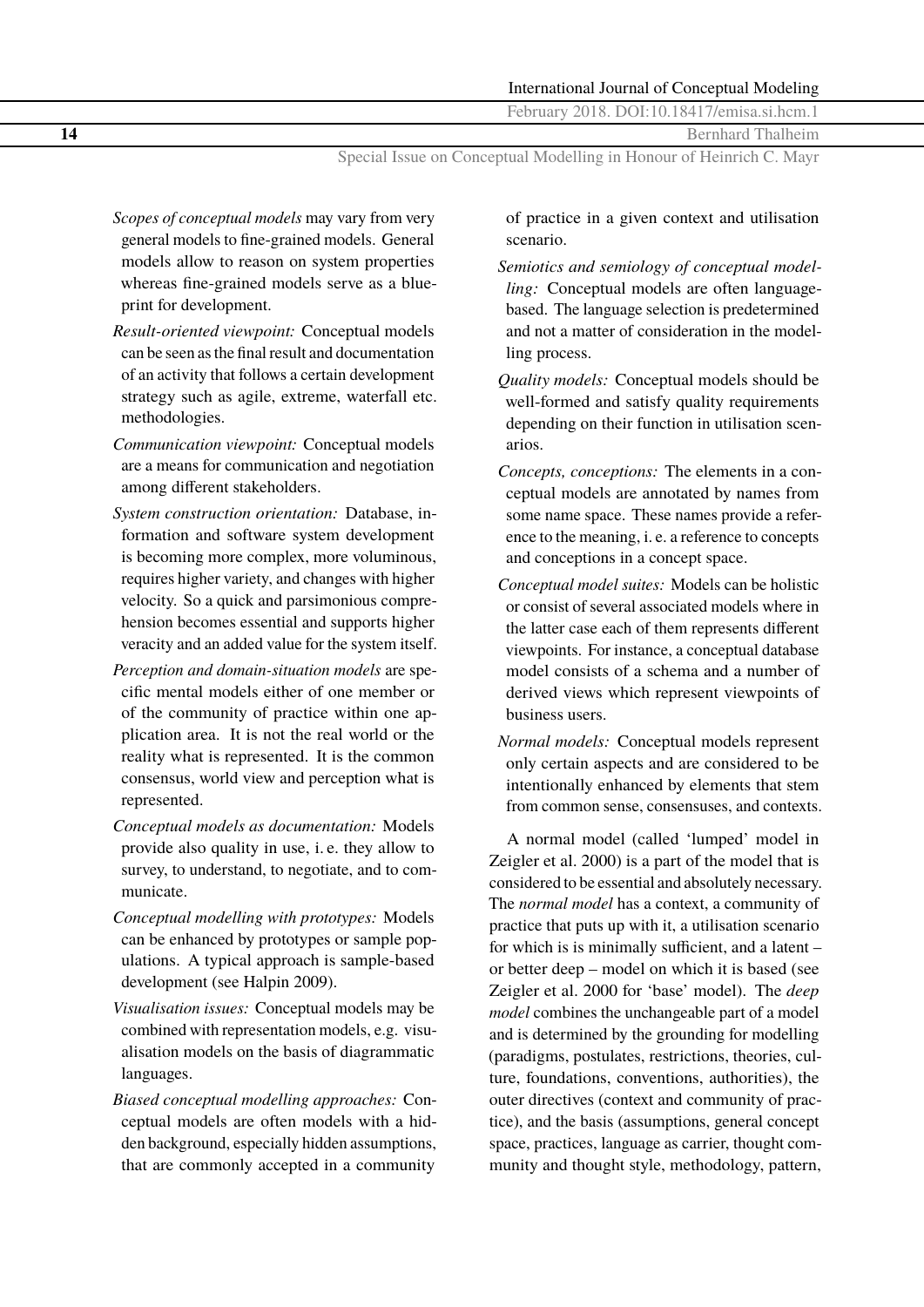Conceptual Model Notions **15**

Special Issue on Conceptual Modelling in Honour of Heinrich C. Mayr

routines, common sense) of modelling. The (modelling) *matrix* consists of the deep model and the modelling scenarios. The last ones are typically stereotyped in dependence on the chosen *modelling method*.

This variety of viewpoints to conceptual models illustrates the different requirements and objectives of models. So, we might ask whether a common notion of a conceptual model exists or whether we should use different notions.

#### **2.4 Problems and Challenges**

Conceptual modelling techniques suffer from a number of weaknesses. These weaknesses are are mainly caused by concentration on database modelling and by non-consideration of application domain problems that must be solved by information systems. We follow the state-of-the-art analysis of A. van Lamsweerde (see van Lamsweerde [2000,](#page-18-0) [2008\)](#page-18-0) who gave a critical insight into software specification and arrive with the following general weaknesses for conceptual modelling of information and database systems:

- *Limited scope.* The vast majority of techniques are limited to the specification of data structuring, that is, properties about what the schema of the database system is expected to do. Classical functional and non-functional properties are in general left outside or delayed until coding.
- *Poor separation of concerns.* Most modelling approaches provide no support for making a clear separation between (a) intended properties of the system considered, (b) assumptions about the environment of this system, and (c) properties of the application domain
- *Low-level schematology.* The concepts in terms of which problems have to be structured and formalized are concepts of modelling in the small - most often, data types and some operations. It is time to raise the level of abstraction and conceptual richness found in application domains.
- *Isolation.* Database modelling approaches are isolated from other software products and processes both vertically and horizontally. They

neither pay attention to what upstream products in the software might provide or require nor pay attention to what companion products should support nor provide a link to application domain description.

- *Poor guidance.* The main emphasis in database modelling literature has been on suitable sets of notations and on a posteriori analysis of database schemata written using such notations. Constructive methods for building correct models for complex database or information systems in a safe, systematic, incremental way are by and large non-existent.
- *Cost.* Many information systems modelling approaches require high expertise in database systems and in the white-box use of tools.
- *Poor tool feedback.* Many database system development tools are effective at pointing out problems, but in general they do a poor job of (a) suggesting causes at the root of such problems, and (b) proposing better modelling solutions.

Modern modelling approaches must not start from scratch. We can reuse achievements of database modelling in a systematic form and thus maintain theories and technologies while supporting new paradigms.

- *Constructiveness.* Models of information systems can be built incrementally from higherlevel ones in a way that guarantees high quality by construction. A method, is typically made of a collection of model building strategies, paradigm and high-level solution selection rules, model refinement rules, guidelines, and heuristics. Some of them might be domainindependent, some others might be domainspecific.
- *Support for comparative analysis.* Database models depend on the experience of the developer, the background or reference solutions on hand, and on preferences of developers. Therefore, the results within a team of developers might need a revision or a transformation to a holistic solution. Beyond modelling qualities we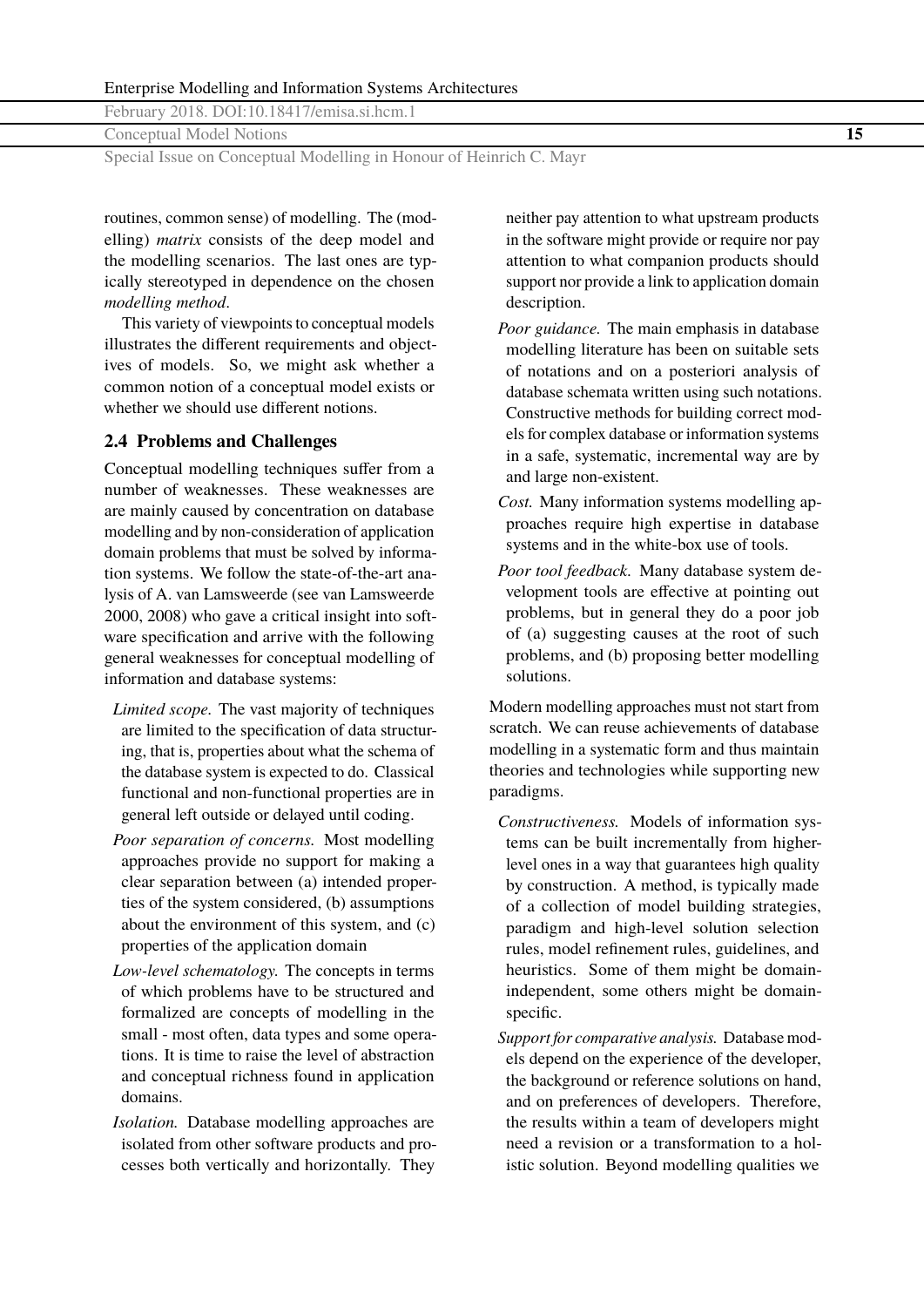**16** Bernhard Thalheim

Special Issue on Conceptual Modelling in Honour of Heinrich C. Mayr

may develop precise criteria and measures for assessing models and comparing their relative merits.

- *Integration.* Tomorrow's modelling should care for the vertical and horizontal integration of models within the entire analysis, design, development, deployment and maintenance life cycle - from high-level goals to be supported by appropriate architectures, from informal formulation of information system models to conceptual models, and from conceptual models to implementation models and their integration into the deployment of information systems.
- *Higher level of abstraction.* Information systems modelling should move from infological design to holistic co-design of structuring, functionality, interactivity and distribution. These techniques must additionally be error-prone due to the complexity of modern information systems. These abstraction techniques may be combined with refinement techniques similar to those that have been developed for abstract state machines.
- *Richer structuring mechanisms.* Most modelling paradigms of the modelling-in-the-small approach, available so far for modularising large database schemata, have been lifted from software engineering approaches, e. g., component development. Problem-oriented constructs are developed as well as model suites that provide a means for handling a variety of models and viewpoints.
- *Extended scope.* Information system development approaches need to be extended in order to cope with the co-design of structuring, functionality, interactivity and distribution despite an explicit treatment of quality or non-functional properties.
- *Separation of concerns.* Information system modelling languages should enforce a strict separation between descriptive and prescriptive properties, to be exploited by analysis tools accordingly.
- *Lightweight techniques.* The use of novel modelling paradigms should not require deep theoretical background or a deep insight into information systems technology. The results or models should be compiled to appropriate implementations.
- *Multi-paradigm modelling.* Complex information systems have multiple facets. Since no single modelling paradigm or universal language will ever serve all purposes of a system. The various facets then need to be linked to each other in a coherent way.
- *Multilevel reasoning and analysis.* A multiparadigm framework should support different levels of modelling, analysis, design and development - from abstract and general to deep-level analysis and repairing of detected deficiencies.
- *Multi-format modelling.* To enhance the communicability and collaboration within a development and support team, the same model fragment must be provided in a number of formats in a coherent and consistent way.
- *Reasoning in spite of errors.* Many modelling approaches require that the model must be complete before the analysis can start. We claim that is should be made possible to start analysis and model reasoning much earlier and incrementally.
- *Constructive feedback from tools.* Instead of just pointing out problems, future tools should assist in resolving them.
- *Support for evolution.* In general, applications keep evolving due to changes in the application domain, to changes of technology, changes in information systems purposes etc. A more constructive approach should also help managing the evolution of models.
- *Support for reuse.* Problems in the application domain considered are more likely to be similar than solutions. Models reuse should therefore be even more promising than code reuse.
- *Measurability of modelling progress.* To be more convincing, the benefits of using information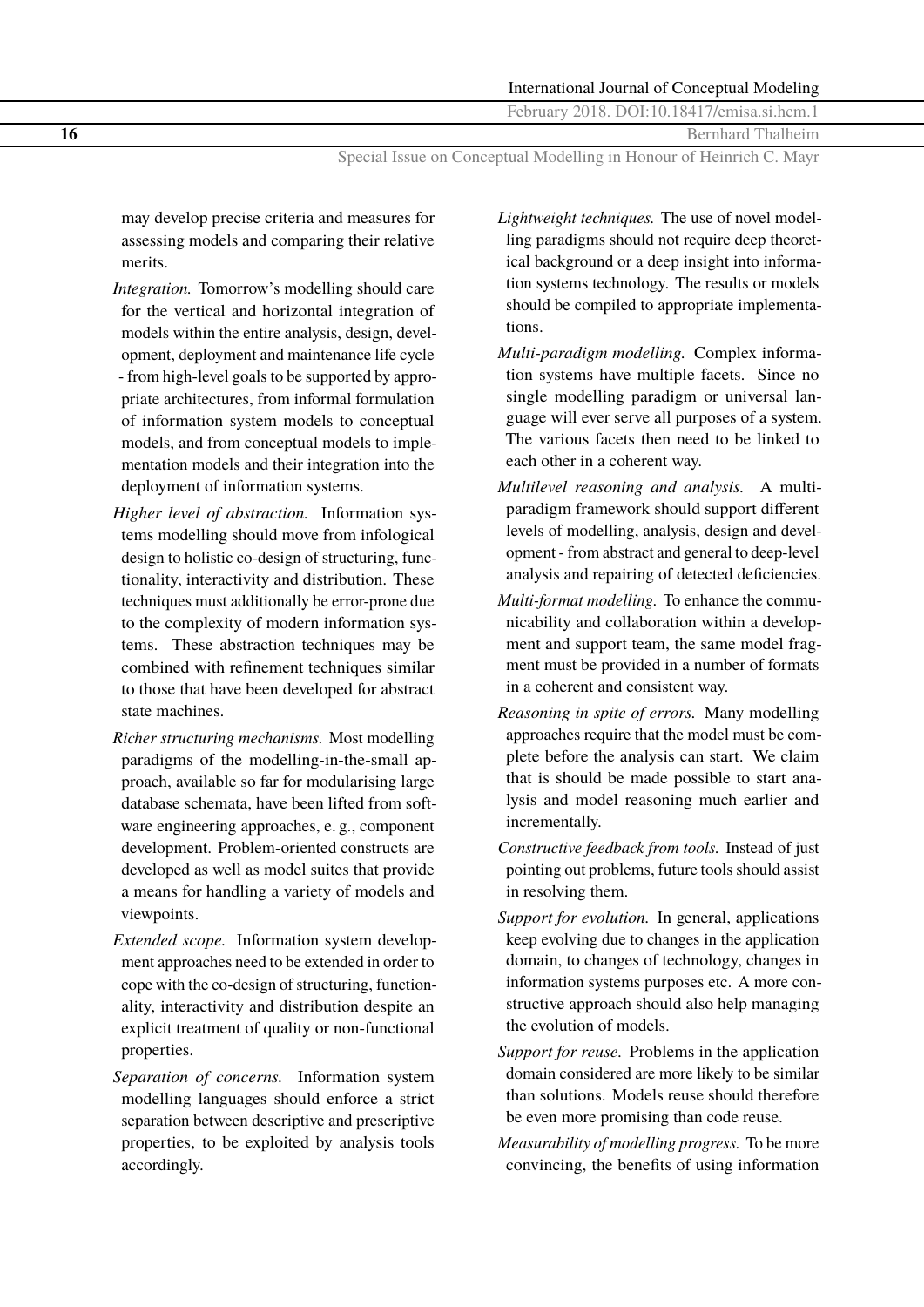Conceptual Model Notions **17**

Special Issue on Conceptual Modelling in Honour of Heinrich C. Mayr

models should be measurable as well as their deficiencies.

This list of theories, solutions and methodological approaches is not exhaustive. It demonstrates, however, that modelling in the large and modern information systems modelling require specific approaches beyond integration of architectures into the analysis, design and development process.

#### **2.5 The Research Issue**

Let us reconsider the notions presented in Section [1.](#page-0-0) Table 1 compares essential properties of models. Missing model elements are denoted by n(ot).g(iven).

We observe that dependability is often either implicit or not considered in the model notion. Implicitness is mainly based on the orientation to normal models. The model matrix and especially the deep model are considered to be agreed before developing the model.

The origin is too wide in most cases. Models are not oriented towards representing some reality or the world. They are typically based on some kind of agreement made within a community of practice and according to some context, i. e. they reflect some domain-situation model<sup>11</sup> or more generally some mental model<sup>12</sup>. They might represent a perception model of some members

of the community practice. They say what the phenomena in the given domain are like.

Table 1 directs to a conclusion that the function is mainly oriented towards description and partially prescription for systems development. The notion of the conceptual model has, however, mainly considered in system construction scenarios.

Concepts are often hidden behind the curtain of conceptual models. A conceptual model does not reflect the reality. Instead it reflects the mental understanding within its utilisation scenario.

These observations show now directly some open issues that should be solved within a theory and practice of conceptual modelling. Let us state some of them.

#### *Research question 1.*

What are the *origins* for conceptual models? Are these mainly domain-situation and perception models from one side and systems on the other side?

#### *Research question 2.*

How tightly are conceptual models bound to their *modelling matrix* and especially their *deep model*? To what extent are conceptual models normal models that are intentionally combined with their deep models?

#### *Research question 3.*

Which functions have conceptual models in which utilisation scenarios? Which properties must be satisfied by conceptual models in these scenarios? Which purposes and goals can be derived?

#### *Research question 4.*

What is the role of the *community of practice* in conceptual modelling? Which kind of model supports which community in which context?

#### *Research question 5.*

Conceptual modelling is less automated and more human dependent than any other development, analysis, and design process for information systems. It is a highly creative process. Is there any formalisation and foundation for this process?

<sup>&</sup>lt;sup>11</sup> We restrict consideration to our field and thus to domainoriented models. These models describe the application domain and more specifically the understanding, observation, and perception of an application domain that is accepted within a community of practice. In general, a situation model is a mental representation of a described or experienced situation in a real or imaginary world (see Radvansky and Zacks [1997\)](#page-17-0).

<sup>12</sup> Mental models are out-of-scope in this paper. Those consist of an evolving model suite with small-scale and parsimonious models carried in human head (see Forrester [1971;](#page-16-0) Johnson-Laird [1983\)](#page-17-0). They support various kinds of observation, information acquisition and filtering, reasoning, storage and information (de)coding, and communication. They are dependent on the observations, imaginations, and comprehension a human has made. Unlike conceptual models, mental models must neither be accurate, nor complete, and not consistent.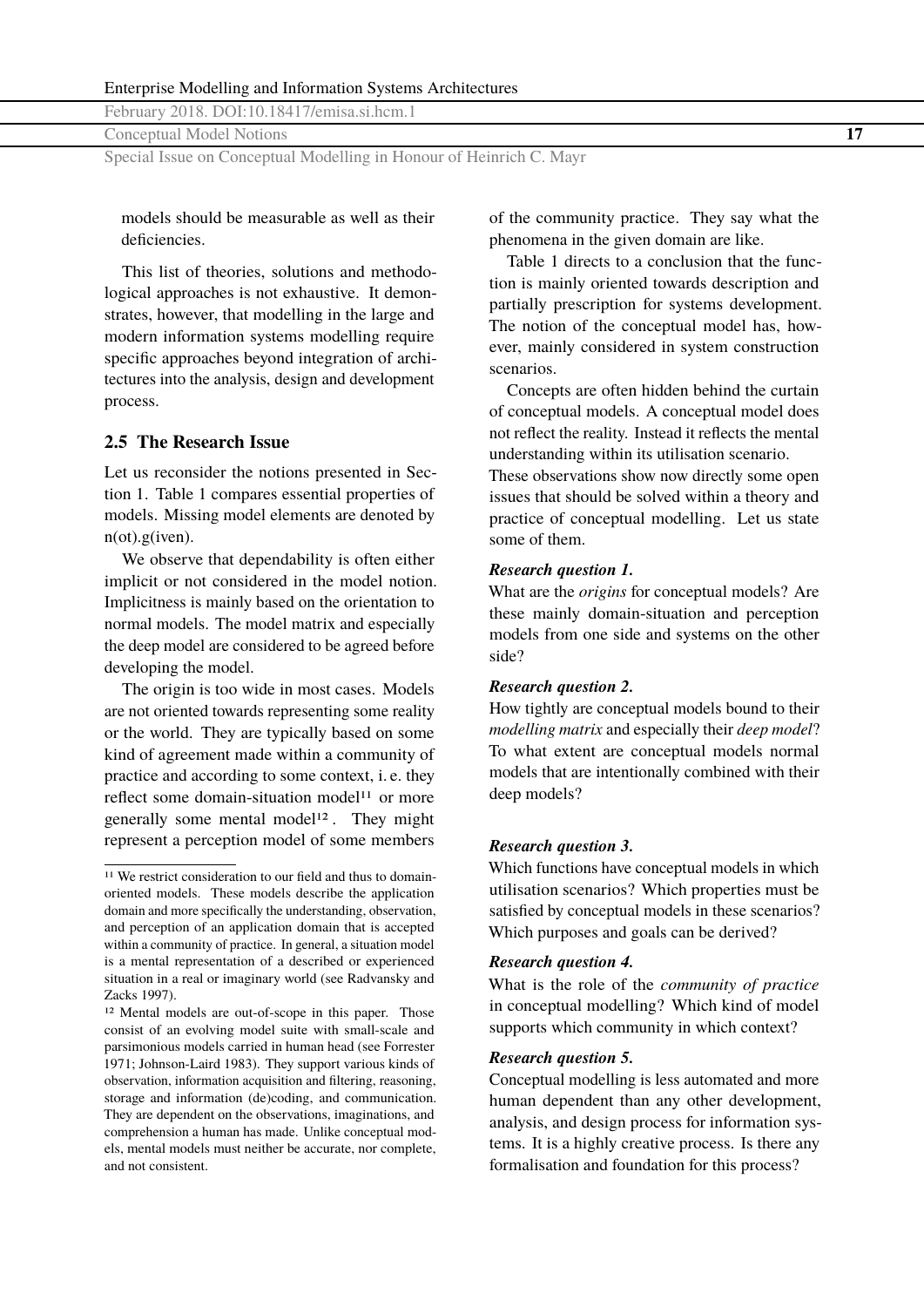**18** Bernhard Thalheim

Special Issue on Conceptual Modelling in Honour of Heinrich C. Mayr

| version                  | adequate                  | dependable                 | origin                  | function               | scenario                        | concepts              |
|--------------------------|---------------------------|----------------------------|-------------------------|------------------------|---------------------------------|-----------------------|
| reality,<br>world        | reflection,<br>truncation | formal,<br>reflection      | world                   | describe               | communication,<br>understanding | n.g.                  |
| community                | abstraction,<br>mapping   | semantic<br>invariance     | software<br>application | describe               | construction                    | n.g.                  |
| conceptual<br>database   | mapping,<br>homomorphy    | n.g.                       | data,<br>operations     | describe               | construction,<br>documentation  | reality<br>concepts   |
| system &<br>instance     | mapping,<br>abstraction   | n.g.                       | system,<br>objects      | n.g.                   | construction                    | n.g.                  |
| system<br>representation | reflection,               | qualitative<br>assumptions | system                  | describe               | representation                  | system<br>concepts    |
| represen-<br>tional      | mapping                   | n.g.                       | relation-<br>ships      | represent              | visualisation                   | impact<br>factors     |
| enterprise               | mapping,<br>abstraction   | faithful                   | domain                  | purpose-<br>determined | understanding                   | concept<br>space      |
| result<br>of activity    | mapping,                  | n.g.                       | system<br>knowledge     | describe               | acquisition,<br>elicitation     | domain<br>knowledge   |
| purpose-<br>oriented     | abstraction<br>purposeful | viable,<br>fit             | any                     | elicitate              | n.g.                            | n.g.                  |
| documen-<br>tation       | summary,<br>abstraction   | n.g.                       | data<br>system          | represent,<br>survey   | strategy<br>development         | n.g.                  |
| semiotics                | syntax<br>abstraction     | semantics,<br>pragmatics   | software<br>application | describe               | representation                  | n.g.                  |
| document<br>understand   | mapping                   | closeness                  | application             | understand<br>by users | design                          | n.g.                  |
| conceptualise            | formal<br>representation  | semantics                  | any                     | describe               | representation                  | concept(ion)<br>space |
| ad-hoc                   | selective<br>mapping      | n.g.                       | domain                  | consider<br>problem    | solving                         | n.g.                  |

*Table 1: Orientation of notions of conceptual models according model properties*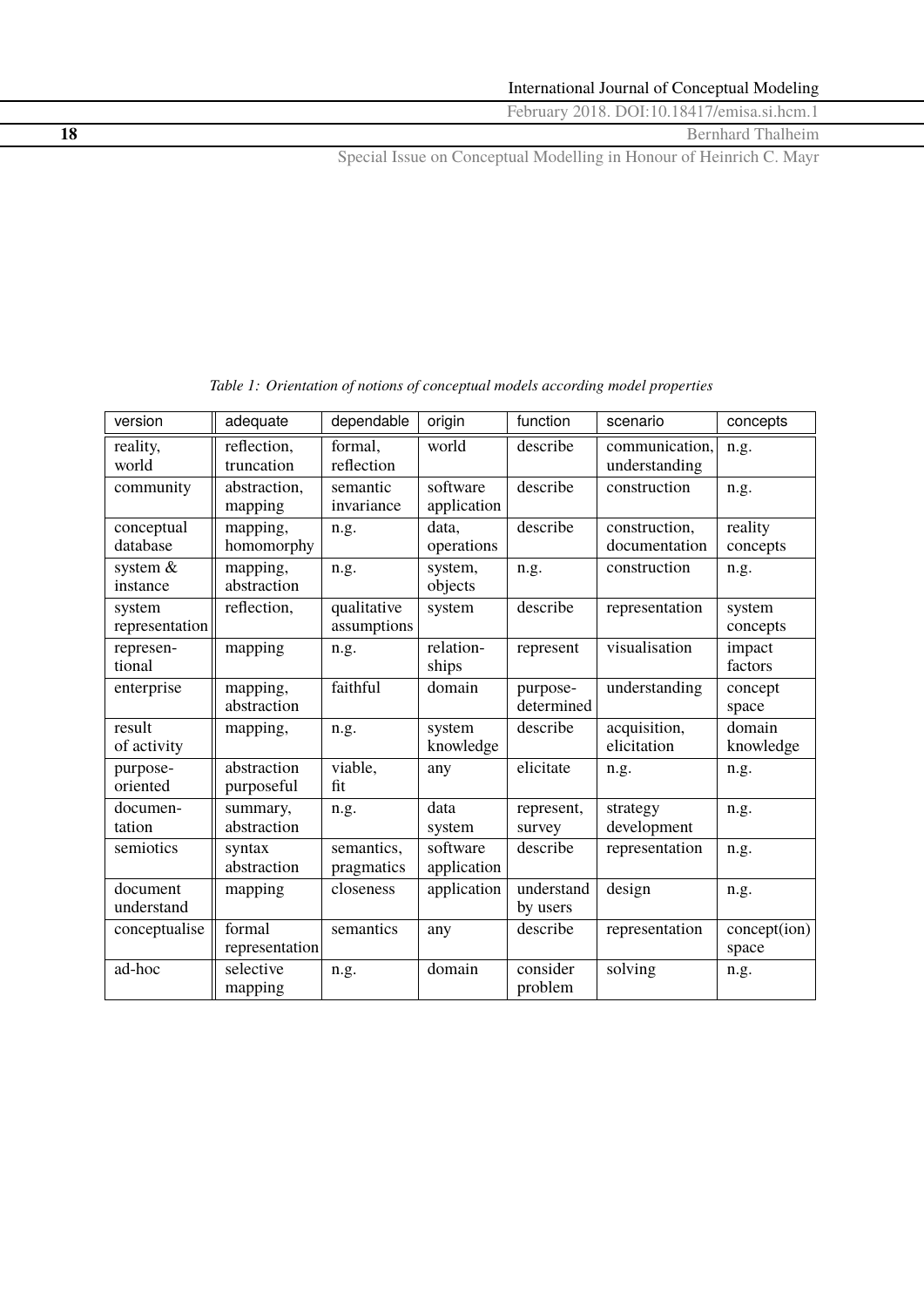Conceptual Model Notions **19**

Special Issue on Conceptual Modelling in Honour of Heinrich C. Mayr

#### *Research question 6.*

Since models must not be conceptual models (see models in Thalheim and Nissen [2015\)](#page-18-0), we might ask whether there exists a set of characteristics or criteria that separate a conceptual model from a model that is not conceptual. What is the concept space that can be used for an enhancement of a model by concepts or conceptions?

#### **3 The Nature of Models**

#### **3.1 The Notion of a (Conceptual) Model**

The model is an utterance and also an imagination. As already stated above (see also Thalheim and Nissen [2015\)](#page-18-0), a model is a *well-formed*, *adequate*, and *dependable* instrument that represents *origins* and *functions* in some utilisation *scenario*. A model is a representation of some origins and may consist of many expressions such as sentences. *Adequacy* is based on satisfaction of the purpose or function or goal, analogy to the origins it represents and the focus under which the model is used. *Dependability* is based on a *justification* for its usage as a model and on a *quality certificate*. Models can be evaluated by one of the evaluation frameworks. A model is *functional* if methods for its development and for its deployment are given. A model is *effective* if it can be deployed according to its portfolio, i. e. according to the tasks assigned to the model. Deployment is often using some deployment macro-model, e.g. for explanation, exploration, construction, documentation, description and prescription.

Models *function* as *instruments* or tools. Typically, instruments come in a variety of forms and fulfil many different functions. Instruments are partially independent or autonomous of the thing they operate on. Models are however special instruments. They are used with a specific intention within a utilisation scenario. The quality of a model becomes apparent in the context of this scenario.

Model development is often targeted on normal models and implicitly accepts the deep model. A model is developed for some modelling scenarios and thus biased by its modelling matrix. The deep model and the matrix thus 'infect' the normal model.

Within the scope of this paper, we concentrate on representation models as proxies. So, a model of a collection of origins, within some context, for some utilisation scenario and corresponding functions within these scenarios, and for a community of practice is

- a relatively enduring,
- accessible
- · but limited
- internal and at the same time external
- representation of the collection of origins.

The model becomes *conceptual* by incorporation of concepts and conceptions commonly accepted, of ideas provided by members from the community of practice, or of general well-understood language-like semiotic components. One main utilisation scenario for a conceptual database model is system construction<sup>13</sup>. In this case, the conceptual model thus becomes predictively accurate for the system envisioned and technologically fruitful. The model is an utterance and also an imagination. Other scenarios for conceptual models are: system modernisation, explanation, exploration, communication, negotiation, problem solving, supplantation, documentation, and even theory development.

Conceptual models must not be limited to the representation of static aspects of systems. They can also be used for the representation of dynamic aspects such as business stories, business processes, and system behaviour. The carrier of representation is often some language. In this case, a conceptual model can be considered to be an utterance with a collection of speech acts. The model itself can be then build on well-formedness rules for its syntax, semantics, and pragmatics, or more general of semiotics and semiology. According to J. Searle (see Searle [1969\)](#page-17-0), a speech act consists of uttering elements, referring and predicating, requesting activities, and causing an

<sup>&</sup>lt;sup>13</sup> Notice however that the first introduction of conceptual data models has been oriented on a documentation scenario.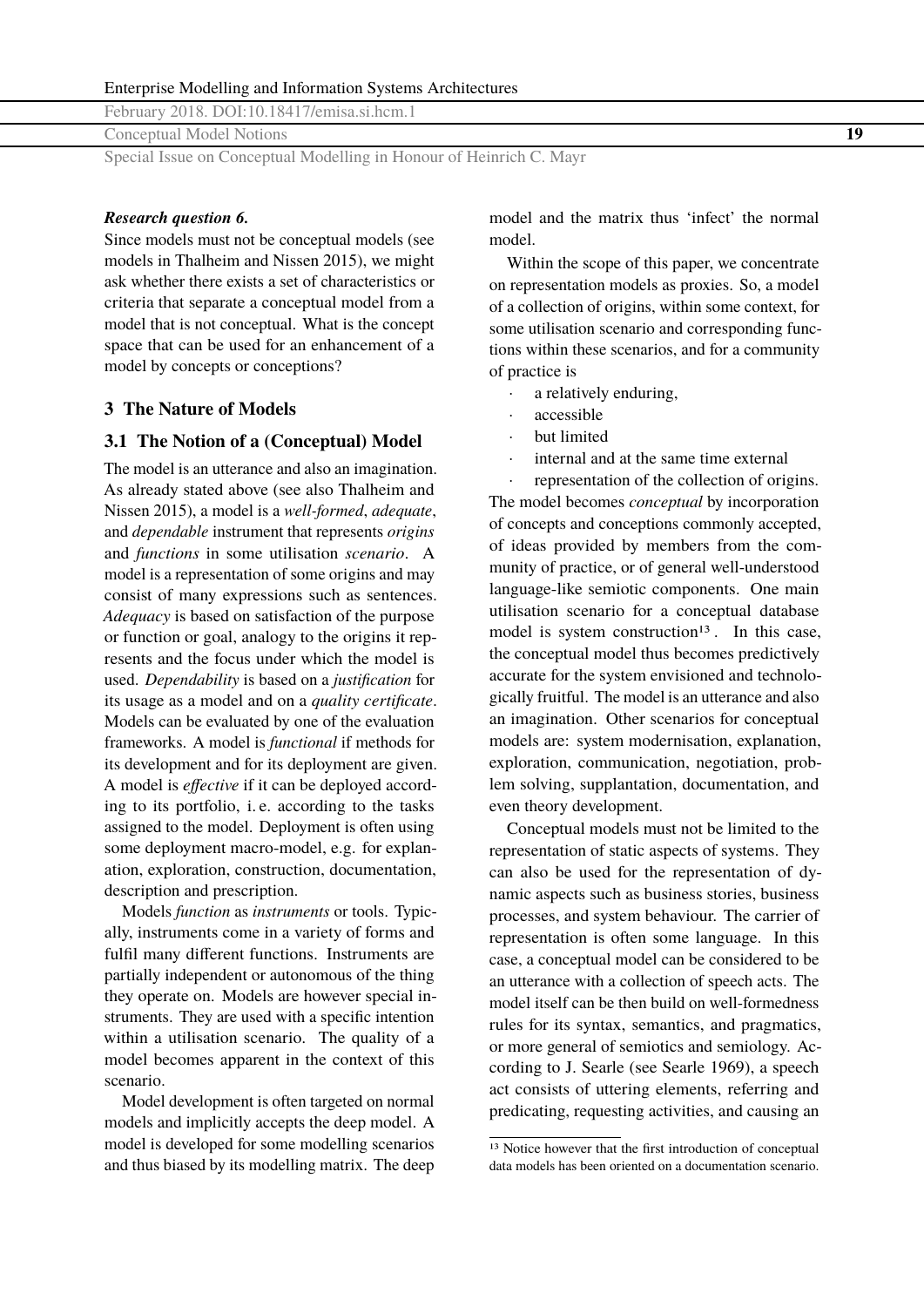**20** Bernhard Thalheim

Special Issue on Conceptual Modelling in Honour of Heinrich C. Mayr

effect. Whether at all and which language is going to be used is a matter of controversy as well.

## **3.2 Facets of a Conceptual Model**

## *1. The conceptual model is a result of a perception and negotiation process.*

The conceptual model represents mental models, especially domain-situation models or a number of perception models. Domain-situation models represent a settled perception within a context, especially an application. Perception models might differ from the domain-situation model. They are personal perceptions and judgements of a member of the community of practice. Maturity of conceptual models is reached after the community of practice negotiated different viewpoints and has found an agreement.

### *2. The conceptual model represents its collection of origins.*

Considerations, about what to model and what to model not, are expressed via the adequacy criteria, especially for analogy to its origins, for focusing on specifics of the origins, and also on well-formedness of the model. The conceptual model does not represent the real world or a problem domain. It is already based on perception models of users about this problem domain or on domain-situation models of a user community on this problem domain.

## *3. The conceptual model is an instrument.*

The conceptual model is used in some utilisation scenario by its users. So it functions in this utilisation scenario. It should describe, in a more abstract way compared to the origins, how the user conceives it and thus does not target on describing the origins.

## *4. The deep model underpins the conceptual model.*

The deep model consists of all elements that are taken for granted, are considered to be fixed, and are common within the context for the community of practice. Elements of this model are symbolic generalizations as formal or readily formalisable components or laws or law schemata, beliefs in particular heuristic and ontological models or

analogies supplying the group with preferred or permissible analogies and metaphors, and values shared by the community of practice as an integral part and supporting the choice between incompatible ways of practising their discipline. There is no need to redevelop this model. So, the normal model only display those elements that are additionally introduced for the model.

### *5. The conceptual modelling matrix.*

The modelling matrix combines the deep model with typical utilisation scenarios, that are accepted by a community of practice in a given context. It specifies a guiding question as a principal concern or scientific interest, that motivates the development of a theory, and techniques as the methods a developer uses to persuade the members of the community of practice to his point of view. Although often not explicitly stated, the model matrix consists of a number of components: the objectives, inputs (or experimental factors), outputs (or responses), content requests, grounding, basis, and simplifications. The matrix sets a definitional frame for the normal model. It might support modelling by model stereotypes. The agenda of the modelling method is derived from the matrix. The matrix determines also a specific treatment of adequacy and dependability for a model.

#### *6. The performance and quality criteria.*

The model is a persistent and justified artefact that satisfy a number of conditions according to its function such as empirical corroboration according to modelling objectives, by rational coherence and conformity explicitly stated through conformity formulas or statements, by falsifiability, and by stability and plasticity within a collection of origins. The quality characteristics bound the model to be valid, credible, feasible, parsimonious, useful, and at the same time as simple as possible and as complex as necessary.

### *7. The model is the main ingredient of a modelling method.*

Sciences and technologies have developed their specific deployment of models within their investigation, analysis, development, design etc. processes. The deep model and the matrix are often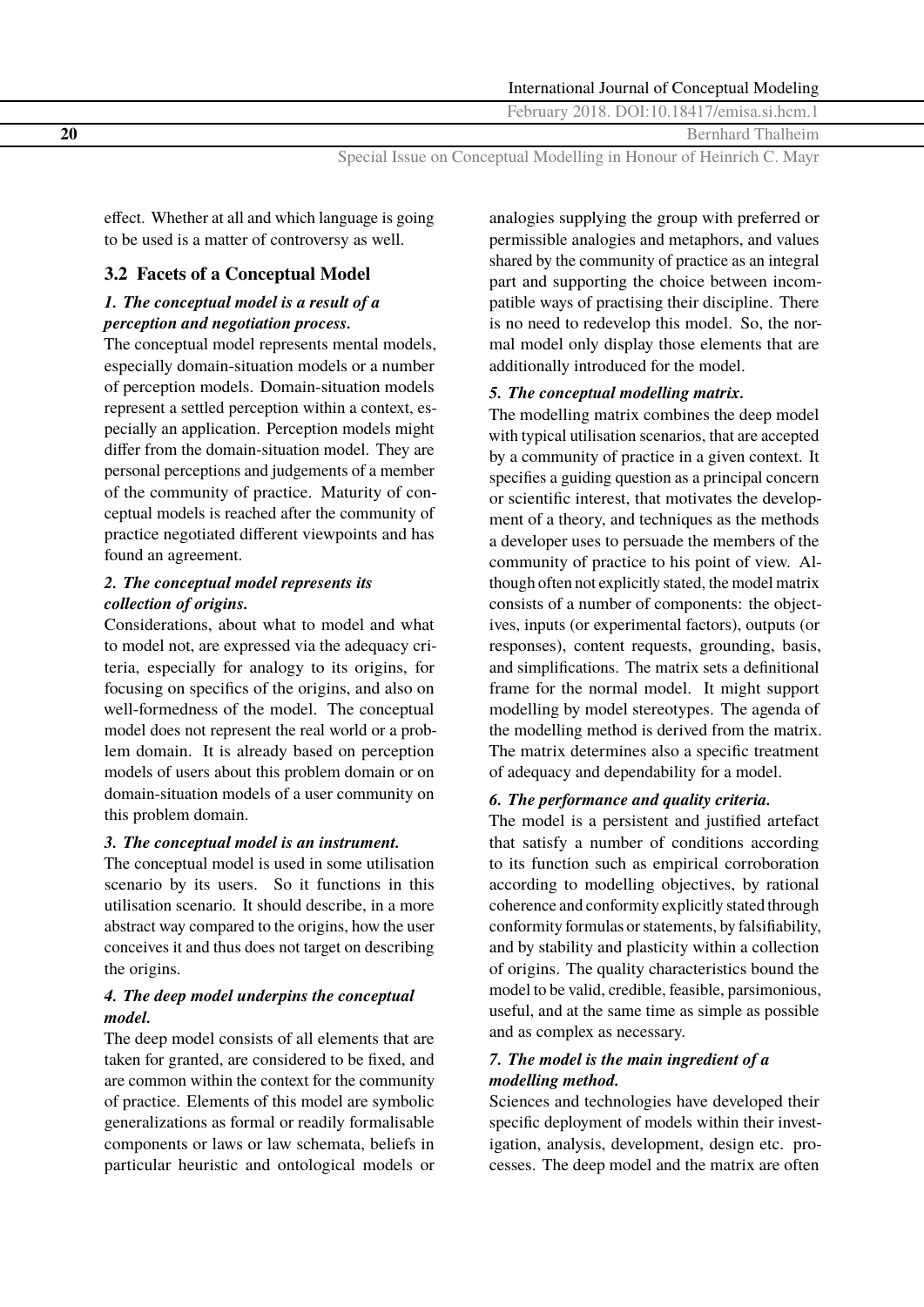<span id="page-12-0"></span>Conceptual Model Notions **21**

Special Issue on Conceptual Modelling in Honour of Heinrich C. Mayr

agreed. The central element of all modelling methods is the model, that is used as an instrument in scenarios which have been stereotyped for the given modelling method. The modelling method typically also includes the design of a representation model (or a number of such). The representation model of the (conceptual) model may be based on approaches such as diagramming and visualisation. It uses a set of predefined signs: icons, symbols, or indexes in the sense of Peirce.

## **3.3 Sources for Conceptual Models: Domain-Situation and Perception Models**

The domain-situation model is build by a community of practice on a semantical level. It refers to the world-as-described-and-conceived-by-thedeep-model. It thus forms the deep understanding behind the conceptual model. This deep internal structure of the conceptualisation is commonly shared in the community, abstracts from accidental origins, uses a partial interpretation, exhibits (structural) hidden similarities of all origins under consideration, and presents the common understanding in the community. It gives thus a literal meaning to the domain. The context for the conceptual model is typically governed by domain-situation models. The domain-situation model is thus one source for the conceptual model.

A domain-situation model might or might not exist. It shapes, however, what is seen in an application domain and how to reason about what is seen. It represents some common negotiated understanding in the application domain. It may represent the application domain as it is, or the application domain as it makes sense to be characterised, categorised or classified in one way rather than another, given certain interests and aptitudes or more generally given certain background.

The second source for conceptual models is a collection of perception models, that are provided and acknowledged by members of this community of practice. A perception model is one kind of epistemological mental model with its verbal, visual and other information compiled on the basis of cognitive schemata. It organises, identifies, and

interprets observations made by the member. It does not need to know the deep facts or essential properties of the origins in order to succeed in communicating about them or to reason. The perception model typically follows the situation that it represents. It is, however, often undetermined and thus may also partially contradictory. So it parallels and imitates parts of the reality ('Gestalt' notion of the model). They provide a partial understanding, refer to some aspect, may use competing sub-models about the same stuff, and may set alternatives on meaning. It is build by intuitive, discursive and evidence-backed perception, by imagination, and by comprehension. It is shaped by learning, memorisation, expectation, and attention. Perception models serve as an add-on beyond domain-situation models.

These two sources for conceptual models depend on the community of practice. So, different communities might use different kinds of verbal and non-verbal representation. Although they provide a literal meaning to the conceptual model, they must not be explicitly stated within the conceptual model. They serve as the origin for the conceptual model and thus might not be explicitly incorporated into the conceptual model. The conceptual model may have its deep background, i. e. its basis and especially its grounding.

Both origins are not complete. Typically the scope of both models is not explicit. There are unknown assumptions applied for description, unknown restrictions of the model, undocumented preferences and background of the community of practice, and unknown limitations of the modelling language. Classically, we observe for members of a community of practice that:

- they base their design decisions on a "partial reality", i. e. on a number of observed properties within a part of the application,
- they develop their models within a certain context,
- they reuse their experience gained in former projects and solutions known for their reference models, and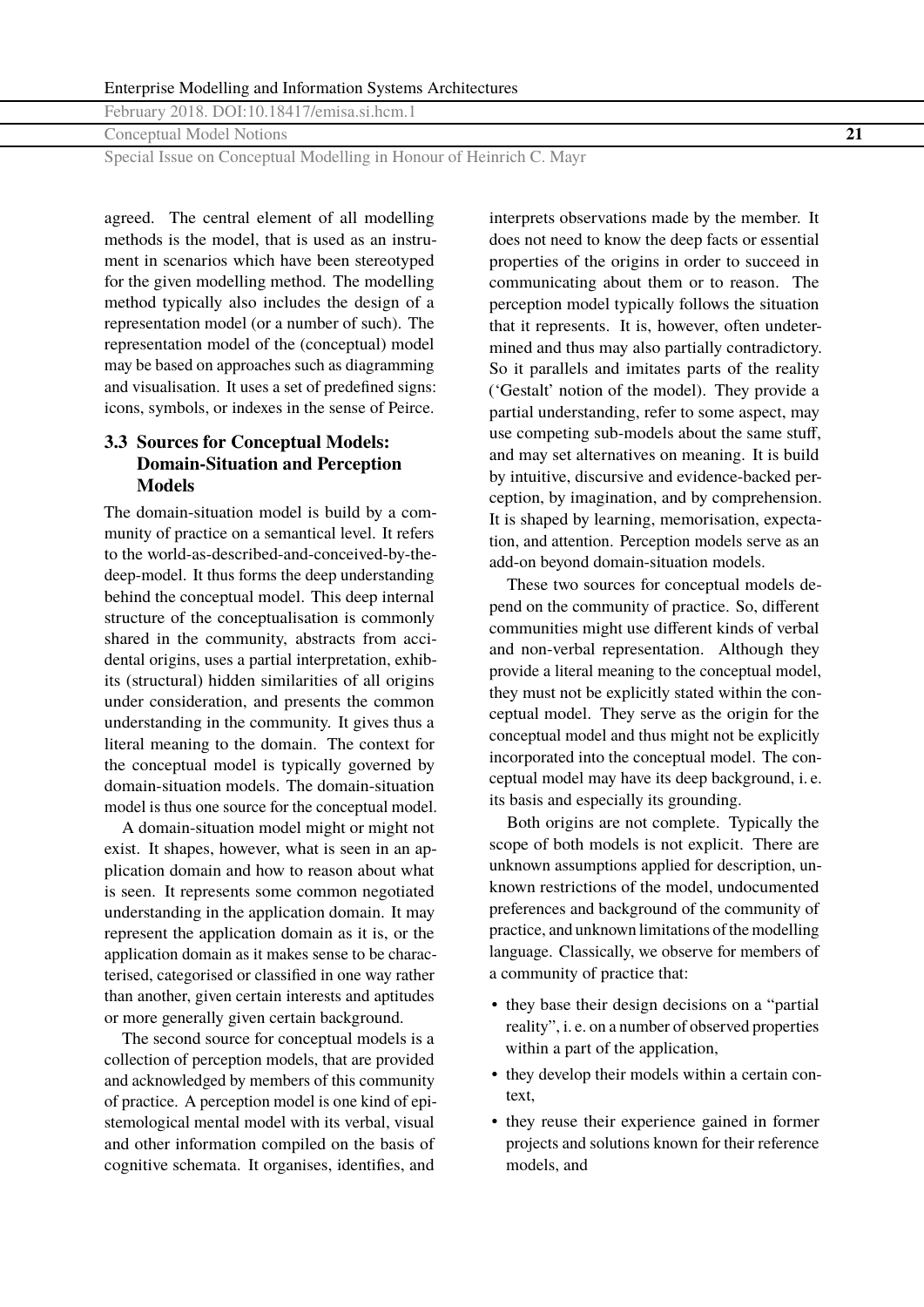**22** Bernhard Thalheim

Special Issue on Conceptual Modelling in Honour of Heinrich C. Mayr

• they use a number of theories with a certain exactness and rigidity.

The conceptual model to be developed is deeply influenced by these four hidden factors.

## **4 Conceptualisation of Models**

The domain-situation model and also partially the perception model are using concepts commonly. Conceptual models reuse such concepts from these origins and thus inherit semantics and pragmatics from these models. Further, conceptualisation may also be implicit and may use some kind of lexical semantics of these models, e. g. word semantics, within a commonly agreed name space.

## **4.1 Concepts and Conceptions**

Various notions of concept has been introduced, for instance, by J. Akoka, P. Chen, H. Kangassalo, R. Kauppi, A. Paivio, and R. Wille (see Chen et al. [1998;](#page-16-0) Ganter and Wille [1998;](#page-16-0) Kangassalo and Palomäki [2015;](#page-17-0) Kauppi [1967;](#page-17-0) Paivio [1986\)](#page-17-0). Artificial intelligence and mathematical logics use concept frames. Ontologies combine lexicology and lexicography. Concepts are used in daily life as a communication vehicle and as a result of perception, reasoning, and comprehension. Concept definition can be given in a narrative informal form, in a formal way, by reference to some other definitions etc. Some version may be preferred over others, may be time-dependent, may have a level of rigidity, is typically usage-dependent, has levels of validity, and can only be used within certain restrictions. We also may use a large variety of semantics (see Schewe and Thalheim [2008\)](#page-17-0), e.g., lexical or ontological, logical, or reflective.

We distinguish two different meanings of the word 'concept' (see White [1994\)](#page-18-0):

- 1. Concepts are general categories and thing of interest that are used for classification. Concepts thus have fuzzy boundaries. Additionally, classification depends on the context and deployment.
- 2. Concepts are all the knowledge that the person has, and associates with, the concept's name.

They are reasonable complete in terms of the business.

*Conceptions* (see White [1994\)](#page-18-0) are systems of explanation. They are thus more difficult to describe.

The typical definition frame we observed is based on definition items. These items can also be classified by the kind of definition. Concepts may have different descriptions simultaneously. A competing description may represent the same concept differently depending on the context (e. g. time, space), validity, usage, and preferences of members of the community of practice. A concept may have elements that are necessary or sufficient, that may be of certain rigidity, importance, relevance, typicality, or fuzziness. Based on the generalisations of the approach, that has been proposed by G.L. Murphy (see Murphy [2001;](#page-17-0) Thalheim [2007\)](#page-17-0), concepts are defined in a more sophisticated form as a tree-structured structural expression.

```
SpecOrderedTree(StructuralTreeExpression
(DefinitionItem,
  Modality(Sufficiency, Necessity),
  Fuzziness, Importance, Rigidity,
  Relevance,
  GraduationWithinExpression,
  Category)).
```
Concept may be regarded as the descriptive and epistemic core units of perception and domainsituation models. These origins govern the way how a concept can be understood, defined, and used in a conceptual model. The conceptual model inherits thus concepts and their structuring within a concept space, i. e. conceptions.

## **4.2 Conceptualise**

Conceptualisation and semantification are orthogonal concerns in modelling. *Conceptual modelling* is based on concepts that are used for classification of things. Concepts have fuzzy boundaries. Additionally, classification depends on the context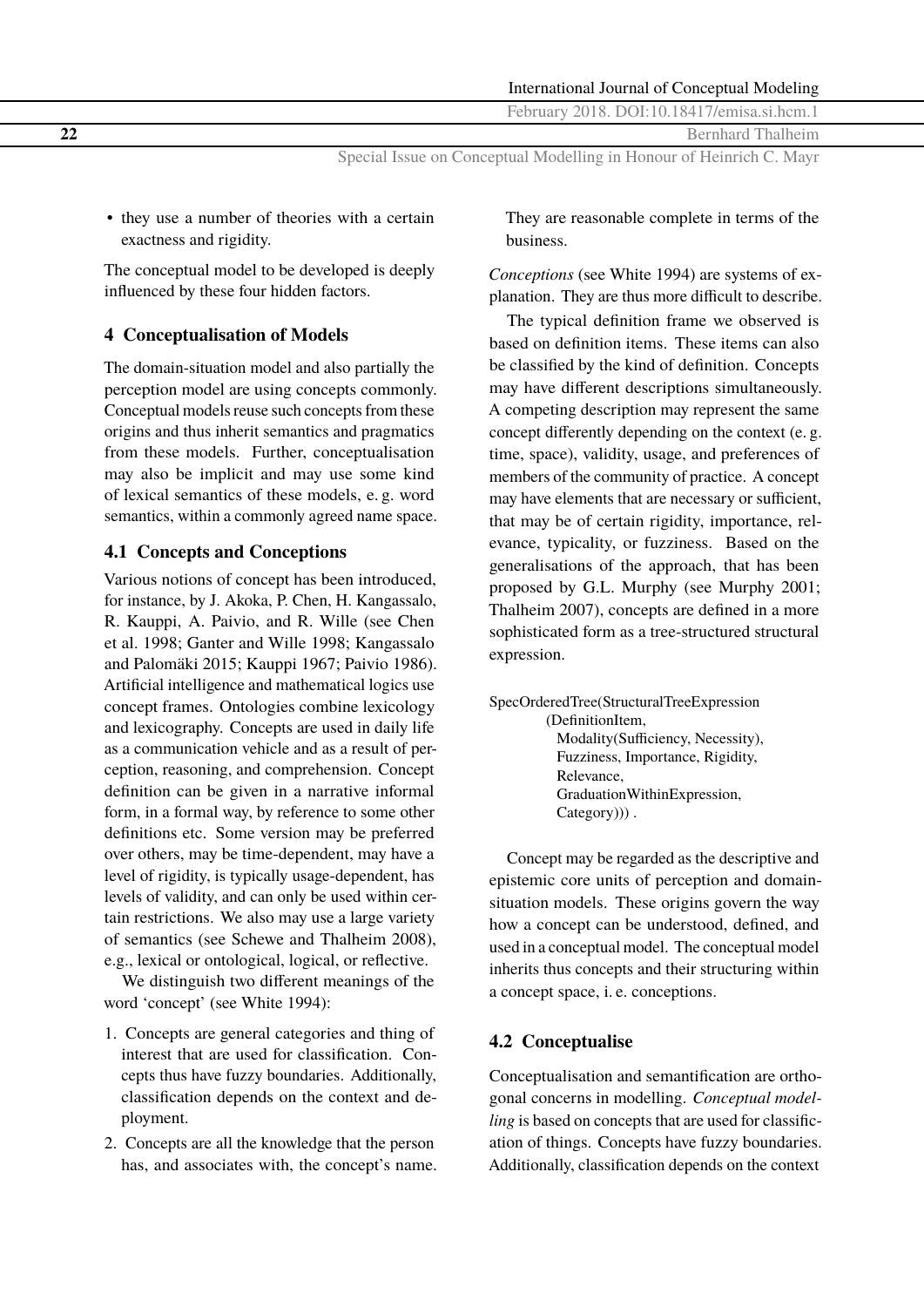Conceptual Model Notions **23**

Special Issue on Conceptual Modelling in Honour of Heinrich C. Mayr

and deployment. Conceptual<sup>14</sup> modelling uses *conceptions*, which are systems of explanation.

*Semantification* (see Duží et al. [2009\)](#page-16-0) improves the comprehensibility of models and explicit reasoning on elements used in models. It is based on name spaces or ontologies which are commonly accepted in the application domain. Conceptual models are models enhanced by concepts and integrated in a space of conceptions.

Conceptualisation injects concepts or conceptions into models. These enriched models reflect those concepts from commonly accepted concept space. The concept space consists of a system of conceptions (concepts, theoretical statements (axioms, laws, theorems, definitions), models, theories, and tools). A concept space may also include procedures, conceptual (knowledge) tools, and associated norms resp. rules. Is is based on paradigms which are corroborated.

### **4.3 Dependability of Conceptual Models**

Models must be dependable, i. e. justified from one side and and qualitatively certified from the other side. Justification can be based on the domain-situation and perception models and the relation of the conceptual models to these models. If, however, such models are not available or of low quality, justification will become an issue. Quality certification is an issue of pragmatism and of added value of the conceptual model. So, we target on a high quality conceptualisation.

Conceptualisation may be based on the seven principles of Universal Design (see Patil et al. [2003\)](#page-17-0). Typical mandatory principles are usefulness, flexibility, simplicity, realisability, and rationality. Optional conceptualisation principles are perceptibility, error-proneness, and parsimony.

The *principle of conceptualisation* is considered to be one - if not the main - of the seven fundamental principles for conceptual modelling (see Griethuysen [2009\)](#page-16-0). The other six principles

are: Helsinki, Universe of discourse, searchlight, 100%, onion, and three level architecture principles. They can be questioned further. These principles can be enhanced by the principles of understanding, of abstraction, of definition, of refinement, evaluation, and of construction (see Thalheim [2010\)](#page-17-0). Conceptualisation can be considered to be completed if: A conceptual schema should only include conceptually relevant aspects, both static and dynamic, of the universe of discourse, thus excluding all aspects of (external or internal) data representation, physical data organization and access, as well as all aspects of particular external user representation such as message formats, data structures, etc.

Based on Section [3.3,](#page-12-0) the principle of conceptualisation can be stated as follows:

*A conceptual model should only include conceptually relevant aspects of the domain-situation and perception models. It does not consider neither aspects of realisation nor of representation. It includes, however, different viewpoints of business users and concepts from the common concept space.*

### **5 Conclusion: Towards a Notational Frame for Conceptual Models**

Conceptual modelling is not yet a science or culture. It is rather a craft or even an art. It can be learned similar to craft learning. It is however based on understanding and abstraction throughout the perception and domain-situation models, i. e. of mental models in general. Perception is dependent on deep models and thus incomplete, revisable, time-restricted, activity-driven, and context-dependent.

#### **5.1 Slim, Light, and Concise Versions for Conceptual Models**

Conceptual models are widely used in system construction scenarios. They function as description of the phenomena of interest within the context for its community of practice. So, conceptual models are normal models with rather specific modelling matrices and deep models. A slim notion of a

<sup>14</sup> Conceptual modelling is performed by a modeller that directs the process based on his/her experience, education, understanding, intention and attitude. Conceptual models are using/incorporating/integrating concepts (see White [1994\)](#page-18-0) Conceptional modelling aims at development of concepts.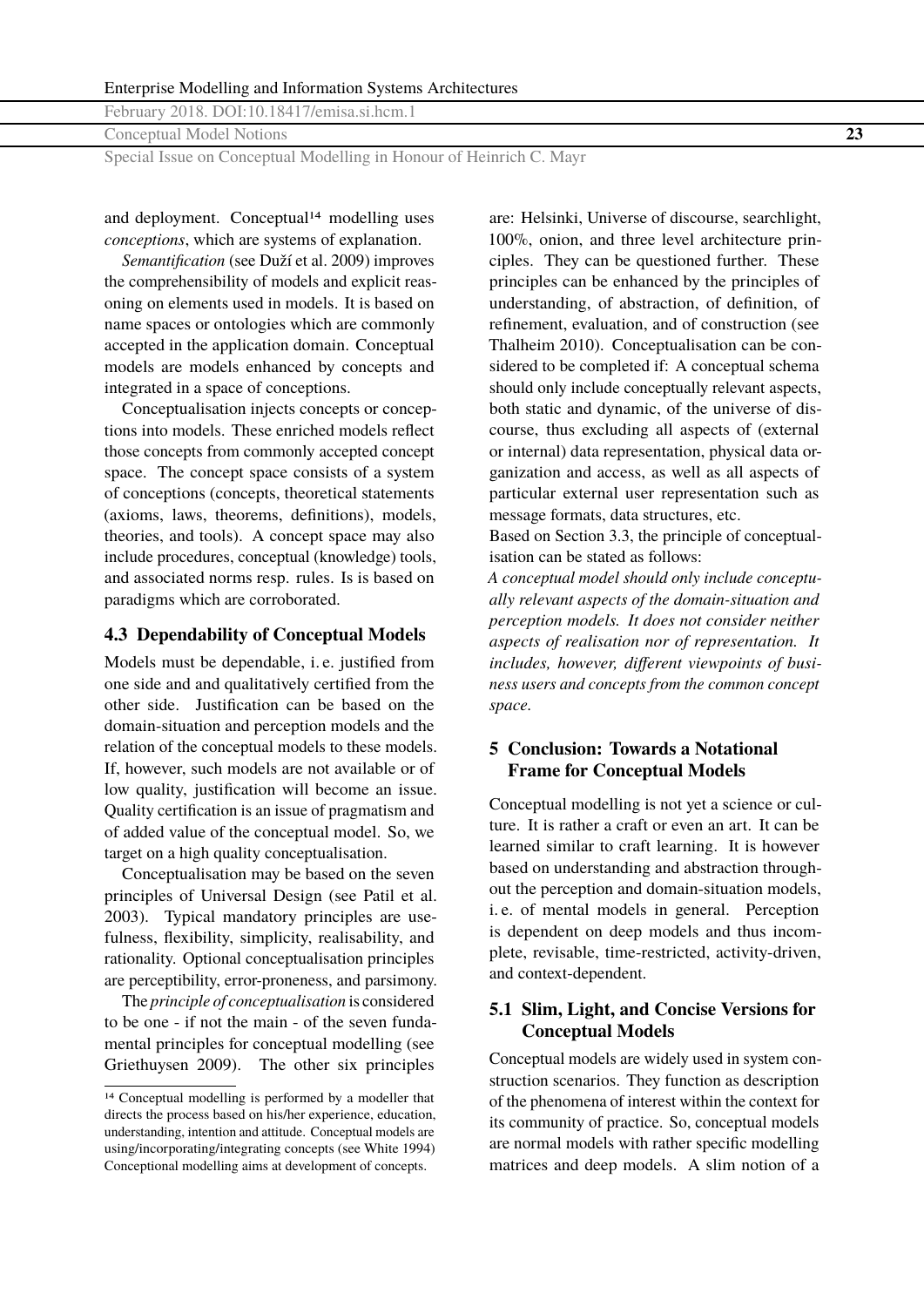**24** Bernhard Thalheim

Special Issue on Conceptual Modelling in Honour of Heinrich C. Mayr

conceptual model should only reflect such normal models and refer to a specific modelling matrix. A light version needs to refer to some elements of the basis and to some context. A concise version must explicitly represent all the hidden details of a model, especially its relationships to the concept space, to the perception of this space by members of the community of practice, and to the utilisation scenario.

## **5.2 A Proposal for a Light Version: Conceptual Model** ⊒ **Model** É **Concepts**

Conceptual modelling is not yet a common method in science (see Robinson [2010\)](#page-17-0). Systems can be build without any conceptual model. It seems that there is no need for a formal conceptual modelling process. It seems to be too restrictive to require a full conceptual model. Performance and quality criteria are not commonly agreed. The science of conceptual modelling is still missing.

The main bottleneck is however the missing notion of a conceptual model. The conceptual model is a specific model and is based on conceptualisation. It might be language-bound. It is probably the most important aspect of system construction in computer science and computer engineering. It is however the most difficult and least understood. Minimal justification characteristics of models are classical viability, i. e. corroboration, validity, credibility, rational coherent and conform, falsifiable, stability against origin collection change. Minimal quality characteristics of models are the one for quality in use (e.g. usability, aptness for the function and purpose, value for the utilisation scenario, feasibility). Minimal performance characteristics are timely, elegant and feasible usage within the given context for their community of practice according to their utilisation scenario and their competencies or more general their profiles.

So, we might conclude for a *light version*: *A conceptual model is a well-formed, adequate and dependable instrument that functions within its specific utilisation scenario, that represents origins, and that is enhanced by concepts from a concept(ion) space.*

Therefore, the incorporation of concepts and the conceptions is one main difference to the model.

#### **5.3 Lacunas of Conceptual Modelling**

Since conceptual modelling is still more an art than a science and a culture of conceptual modelling is still beyond the horizons, we need

- an understanding of the area of conceptual modelling;
- a theory, techniques, and engineering of conceptualisation;
- an integrated multi-view approach for the needs and the capabilities of the members of the community of practice;
- a refinable definition of the conceptual model with all three versions, i. e. a simplified version, a fully fledged version, and an assessable version;
- a working approach with intentional and thus latent matrices and deep models for daily practice; and
- an understanding of language use in conceptual modelling.

These lacunas do not limit usability, usefulness, and utility of conceptual models. Conceptual database models improve, from one side system, comprehension. They allow to indicate associations among system elements, reduce the effect of bad implementation, provide abstraction mechanisms, support prediction of system behaviour, provide an elegant and adequate overview of the system at various levels of abstraction, support the construction of different user views, and crossreference multiple viewpoints. From the other side, they reduce developers, maintainers and programmers overhead. They support a simple and free navigation through components of the database system, provide an easy deduction of various viewpoints, that represent the needs of business users, support concentration and focusing in evolution and maintenance phases, display the decisions made during development, indicate opportunities for further development and system maintenance, reduce the effort by reuse of design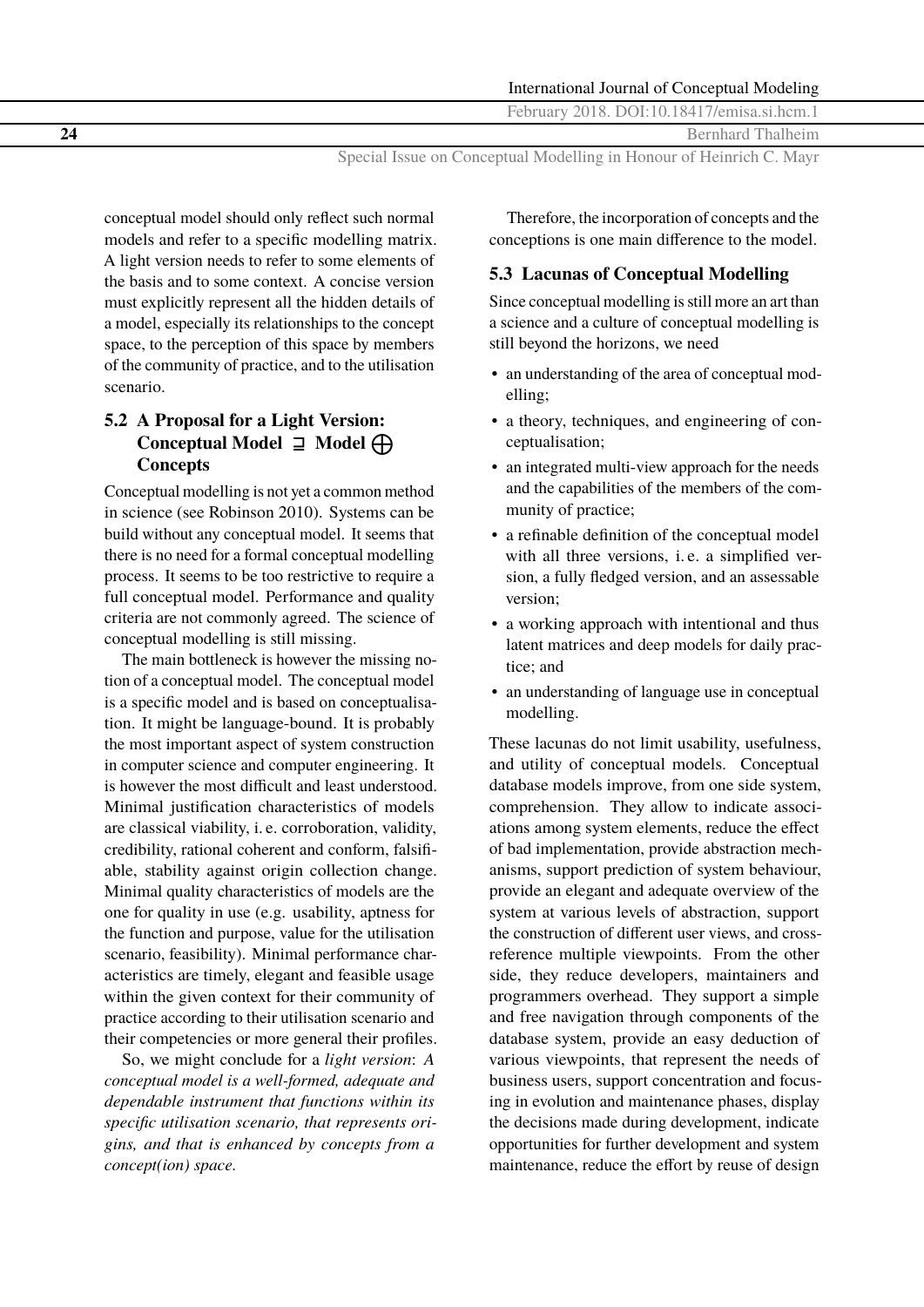<span id="page-16-0"></span>Conceptual Model Notions **25**

Special Issue on Conceptual Modelling in Honour of Heinrich C. Mayr

and development decisions that have already been made, and use a comfortable and effective visualisation. So, conceptual models are not restricted to construction scenarios or to database modelling.

We realise, that the development and the acceptance of a notion of conceptual model follows the 13 commandments stated (see Bowen and Hinchey 2009):

- 1. Thou shalt choose an appropriate notation.
- 2. Thou shalt formalise but not over-formalise.
- 3. Thou shalt estimate costs.
- 4. Thou shalt have a formal methods guru on call.
- 5. Thou shalt not abandon thy traditional development methods.
- 6. Thou shalt document sufficiently.
- 7. Thou shalt not compromise thy quality standards.
- 8. Thou shalt not be dogmatic.
- 9. Thou shalt test, test, and test again.
- 10. Thou shalt reuse.
- 11. Thou shall meet intentions of all members of the community of practice
- 12. Thou shall provide a usable notation, i. e. for verification, validation, explanation, elaboration, and evolution.
- 13. Thou shall be robust against misinterpretation, errors, etc.

#### **References**

Ambler S., Sadalage P. (2006) Refactoring databases - Evolutionary database design. Addison-**Wesley** 

Batini C., Ceri S., Navathe S. (1992) Conceptual database design (an entity-relationship approach). Benjamin/Cummings, Redwood City

Bjeković M. (2017) Pragmatics of Enterprise Modelling Languages: A Framework for Understanding and Explaining. PhD thesis, Radboud University Nijmegen

Boman M., Bubenko Jr. J., Johannesson P.and Wangler B. (1997) Conceptual modelling. Prentice Hall, London

Bowen J. P., Hinchey M. G. (2009) Ten Commandments Ten Years On: Lessons for ASM, B, Z and VSR-net. In: Rigorous Methods for Software Construction and Analysis. Lecture Notes in Computer Science Vol. 5115. Springer, pp. 219–233

Business dictionary (2017) Conceptual model. http://www.businessdictionary.com/definition/ conceptual-model.html. Last Access: Assessed Nov. 21, 2011

Chen P., Akoka J., Kangassalo H., Thalheim B. (eds.) Conceptual Modeling: Current Issues and Future Directions. LNCS Vol. 1565. Springer

Duží M., Heimburger A., Tokuda T., Vojtas P., Yoshida N. (2009) Multi-Agent Knowledge Modelling. In: Information Modelling and Knowledge Bases XX. Frontiers in Artificial Intelligence and Applications, 190. IOS Press, pp. 411–428

Elmasri R., Navathe S. (2000) Fundamentals of database systems. Addison-Wesley, Reading

Embley D., Thalheim B. (2011) Preface. In: The Handbook of Conceptual Modeling: Its Usage and Its Challenges. Springer, Berlin, pp. v–ix

ER community (2017) Homepage. http://conceptualmodeling.org. Last Access: Assessed Oct. 29, 2017

Forrester J. (1971) Collected papers of J.W. Forrester In: Wright-Allen Press, Cambridge chap. Counterintuitive behaviour of social systems, pp. 211– 244

Ganter B., Wille R. (1998) Formal concept analysis - Mathematical foundations. Springer, Berlin

Griethuysen J. J. V. (2009) The Orange Report ISO TR9007 (1982 - 1987) Grandparent of the Business Rules Approach and SBVR Part 2 - The Seven Very Fundamental Principles. In: Business Rules Journal 10(8) http://www.brcommunity.com/a2009/b495.html

Halpin T. A. (2009) Object-Role Modeling. In: Encyclopedia of Database Systems. Springer US, pp. 1941–1946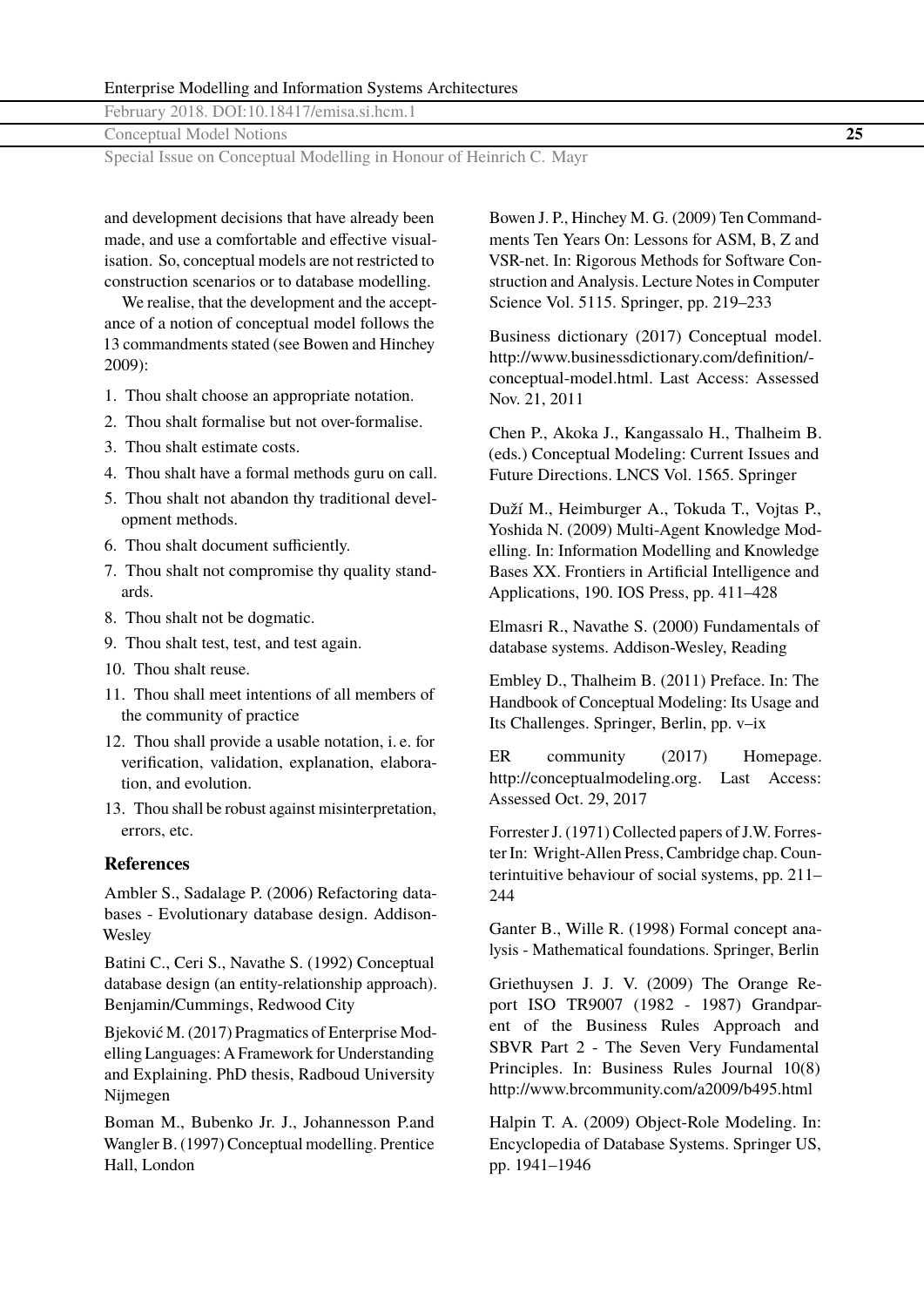<span id="page-17-0"></span>**26** Bernhard Thalheim

Special Issue on Conceptual Modelling in Honour of Heinrich C. Mayr

InfoAdvisors (2017) What are Conceptual, Logical and Physical Data Models? http://www.datamodel.com/index.php/articles/whatare-conceptual-logical-and-physical-datamodels/. Last Access: Assessed Nov. 21, 2011

Johnson-Laird P. (1983) Mental models: Towards a cognitive science of language, inference, and consciousness. Cambridge University Press, London

Johnson J., Henderson A. (2013) Conceptual modelling in a nutshell. http://boxesandarrows.com. Last Access: Assessed Jan. 29, 2013

Kangassalo H., Palomäki J. (2015) Defintional conceptual schema - The core for thinking, learning, and communication. Keynote given at 25th EJC Conference, Maribor, Slovenia

Karagiannis D., Mayr H. C., Mylopoulos J. (eds.) Domain-Specific Conceptual Modeling, Concepts, Methods and Tools. Springer

Kauppi R. (1967) Einführung in die Theorie der Begriffssysteme. In: Acta Universitatis Tamperensis, Ser. A, Vol. 15, Tampereen yliopisto, Tampere

Mayr H. C., Michael J., Ranasinghe S., Shekhovtsov V. A., Steinberger C. (2017) Model Centered Architecture. In: Conceptual Modeling Perspectives. Springer, pp. 85–104

Murphy G. L. (2001) The big book of concepts. MIT Press

Mylopoulos J. (1992) Conceptual modeling and Telos. In: Conceptual modeling, databases, and CASE: An integrated view of information systems development. LNCS 10509. Wiley, Chichester, pp. 49–68

Olivé A. (2007) Conceptual modeling of information systems. Springer, Berlin

Paivio A. (1986) Mental representations: A dual coding approach. Oxford University Press, Oxford

Pastor O. (2016) Conceptual Modeling of Life: Beyond the Homo Sapiens; Keynote at ER 2016. http://er2016.cs.titech.ac.jp/assets/slides/ER2016 keynote2-slides.pdf. Last Access: Assessed Nov. 15, 2016

Patil B., Maetzel K., Neuhold E. J. (2003) Design of International Textual Languages: A Universal Design Framework. In: IWIPS. Product & Systems Internationalisation, Inc., pp. 41–56

Radvansky G., Zacks R. (1997) Cognitive models of memory In: Convey M. (ed.) MIT Press, Cambridge chap. The retrieval of situation-specific information, pp. 173–213

Robinson S. (2010) Conceptual modelling: Who needs it? In: SCS M & S Magazine (2), pp. 1–7

Schewe K.-D., Thalheim B. (2008) Semantics in Data and Knowledge Bases. In: SDKB 2008. LNCS 4925. Springer, Berlin, pp. 1–25

Searle J. (1969) Speech Acts: An essay in the philosophy of language. Cambridge University Press, Cambridge, England

Thalheim B. (2000) Entity-relationship modeling – Foundations of database technology. Springer, Berlin

Thalheim B. (2007) The Conceptual Framework To User-Oriented Content Management. In: Information Modelling and Knowledge Bases. Frontiers in Artificial Intelligence and Applications Vol. XVIII. IOS Press

Thalheim B. (2010) Towards a Theory of Conceptual Modelling. In: Journal of Universal Computer Science 16(20) [http://www.jucs.org/jucs\\_16\\_20/](http://www.jucs.org/jucs_16_20/towards_a_theory_of+) [towards\\_a\\_theory\\_of+](http://www.jucs.org/jucs_16_20/towards_a_theory_of+), pp. 3102–3137

Thalheim B. (2014) The Conceptual Model  $\equiv$  An Adequate and Dependable Artifact Enhanced by Concepts. In: Information Modelling and Knowledge Bases. Frontiers in Artificial Intelligence and Applications, 260 Vol. XXV. IOS Press, pp. 241– 254

Thalheim B. (2017) General and Specific Model Notions. In: Proc. ADBIS'17. LNCS 10509. Springer, pp. 13–27